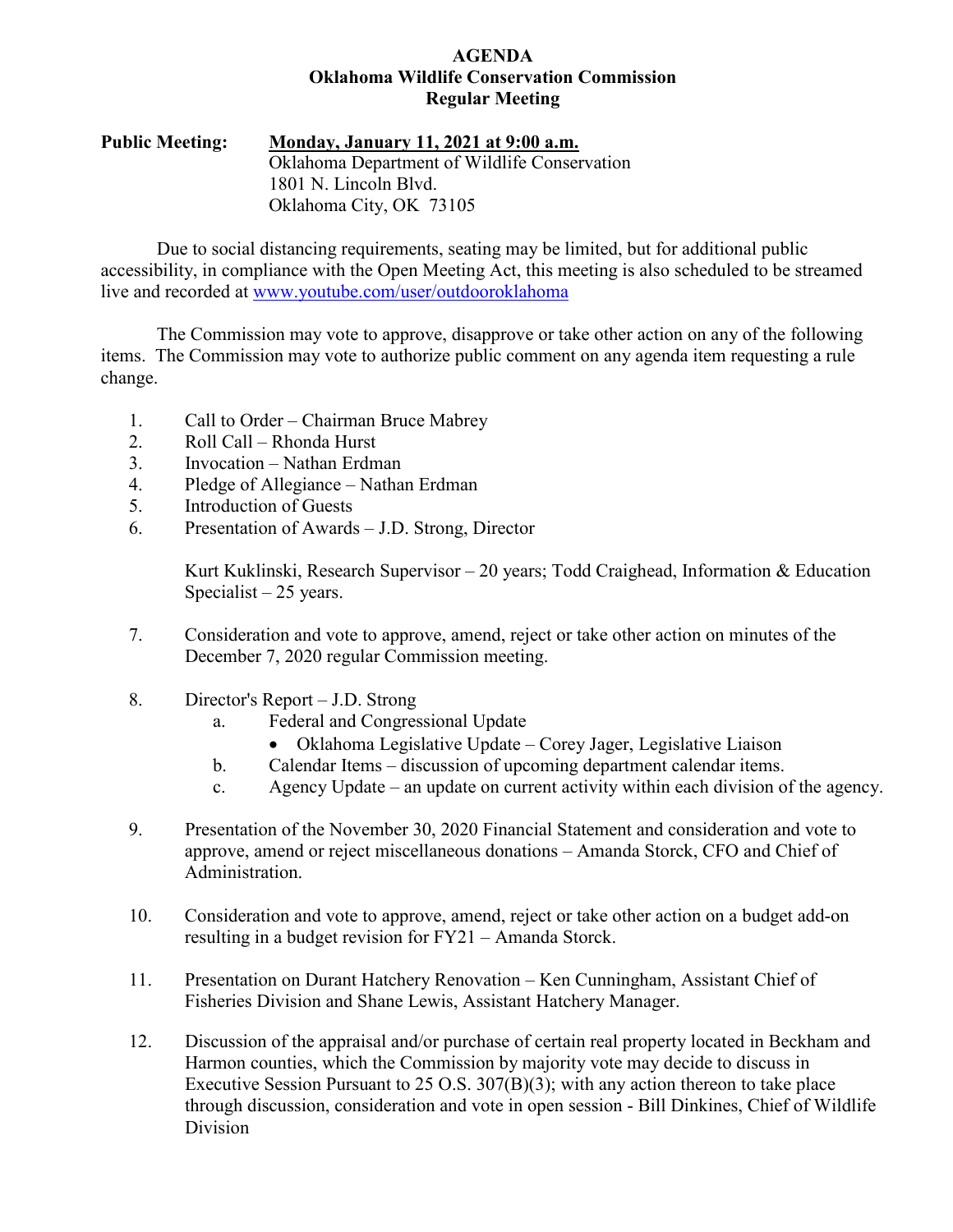- 13. New Business Discussion of any matter not known about or which could not have been reasonably foreseen 24 hours prior to the scheduled meeting.
- 14. Announce the date for the next regular Commission Meeting on Monday, February 1, 2021 at 9:00 a.m. in Oklahoma City, Oklahoma.
- 15. Adjourn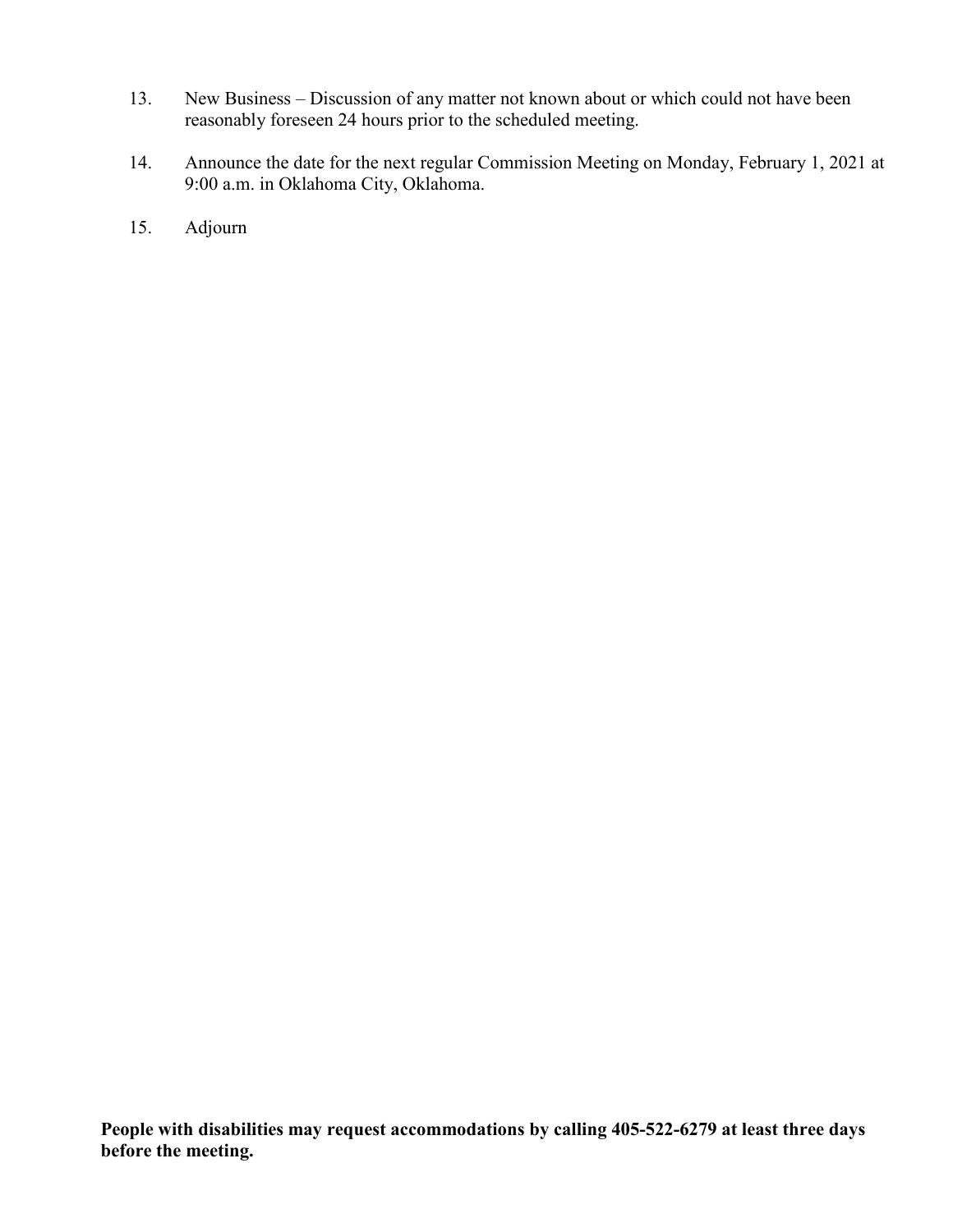### MINUTES

# Of the Regular Meeting on December 7, 2020 of the

# OKLAHOMA WILDLIFE CONSERVATION COMMISSION

Held at the Oklahoma Department of Wildlife Conservation Building, Oklahoma City, Oklahoma, December 7, 2020. Commission meeting dates are filed with the Secretary of State, Office of Administrative Rules before December 15, annually. The Agenda is listed on the Department's website and was posted at the entrance of the Wildlife Department Building on November 24, 2020 at 11:45 a.m.

Due to social distancing requirements, seating may be limited, but for additional public accessibility, in compliance with the Open Meeting Act, this meeting is also scheduled to be streamed live and recorded at [www.youtube.com/user/outdooroklahoma](http://www.youtube.com/user/outdooroklahoma)

Chairman Bruce Mabrey called the Commission in session at 9:00 a.m.

Rhonda Hurst, Executive Assistant, called the roll.

| <b>MEMBERS PRESENT:</b> | BRUCE R. MABREY, Chairman          |
|-------------------------|------------------------------------|
|                         | ROBERT S. HUGHES II, Vice-Chairman |
|                         | LEIGH A. GADDIS, Secretary         |
|                         | BILL K. BREWSTER, Member           |
|                         | D. CHAD DILLINGHAM, Member         |
|                         | JOHN P. ZELBST, Member             |
|                         | C. RICK HOLDER, Member             |
|                         |                                    |

ABESENT: JAMES V. BARWICK, Member

J.D. Strong, Director, introduced the following guests: Laura McIver and James Dietsch, Quail Forever; Rick Grundman, Executive Director of OWCF; Suzie Brewster, Shikar Safari; Dan Bledsoe, Finley & Cook; David Kent, Retirement Horizons Inc.; Stephen Harris, Oklahoma Tourism & Recreation Department.

Motion was made by Mr. Dillingham, seconded by Mr. Zelbst to approve the minutes from the October 5, 2020 regular Commission meeting. Motion carried with Commissioners Brewster, Hughes, Gaddis, Zelbst, Dillingham, Holder and Mabrey voting "Yes".

Director Strong gave a brief Oklahoma Legislative update and highlighted the Congressional report submitted by Brittnee Preston, the Department's part-time Federal and Congressional Liaison. This report was sent to all Commissioners and will be kept with the minutes of this meeting. Director Strong gave a Director's Report on calendar items and agency updates. This report was given to the Commission and will be kept with the minutes of this meeting.

Nathan Erdman, Chief of Law Enforcement, introduced Suzie Brewster with Shikar-Safari Club International, who presented Game Warden Jared Cramer with the Shikar-Safari Club International Officer of the Year Award.

Director Strong recognized ODWC and Oklahoma Tourism and Recreation Department for receiving the Southeastern Association of Fish & Wildlife Agencies 2020 Special Recognition Award. These two agencies worked together to promote awareness and participation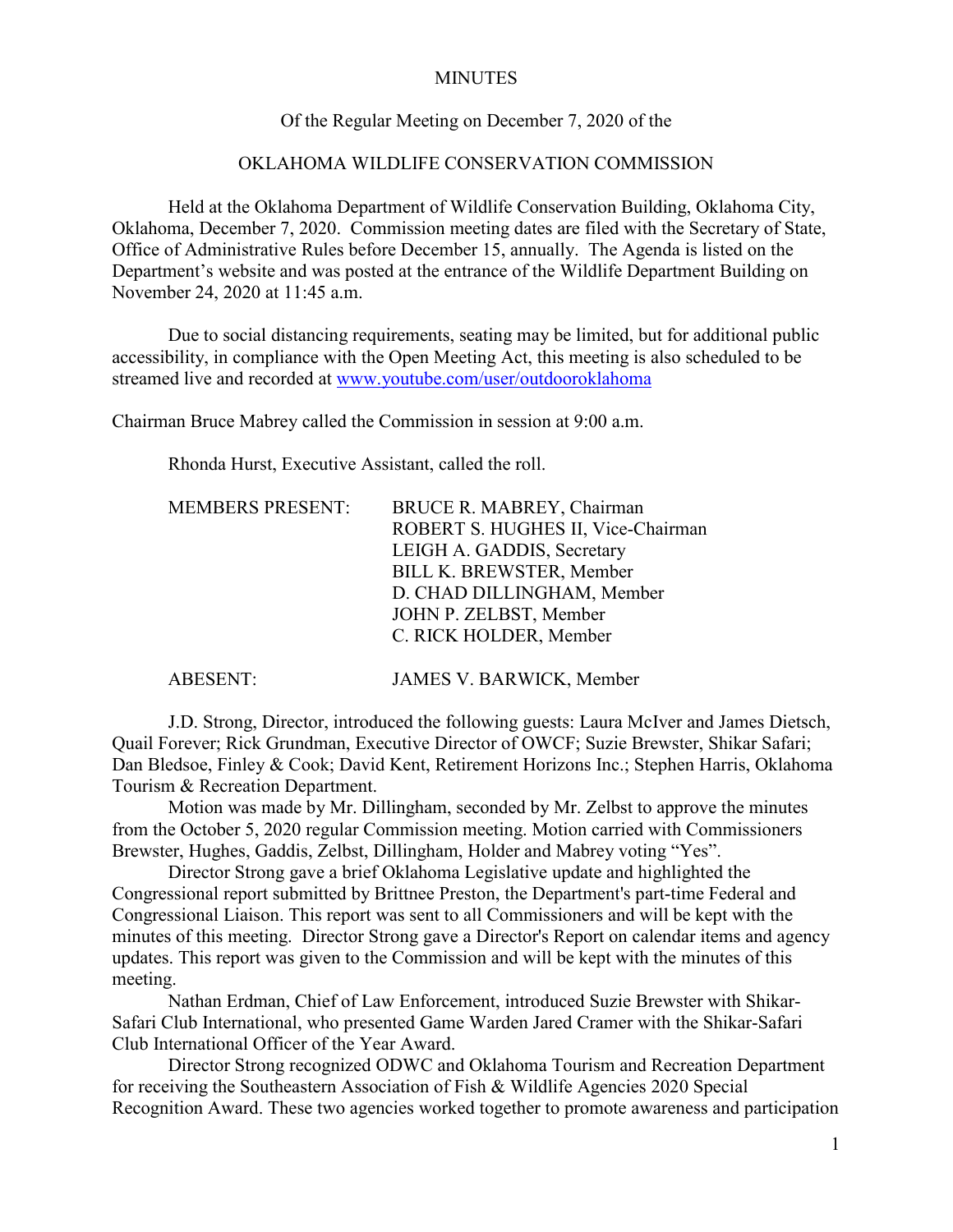in angling through the Oklahoma Fish Trail. Jennifer Mullins, Director of Travel Promotions, for the Oklahoma Tourism and Recreation Department led the effort with support from Kelly Adams, Information and Education Supervisor to develop and execute the award-winning communication plan. Ms. Mullins was unable to attend, so Stephen Harris was on hand to accept the award on behalf of Tourism.

Director Strong also recognized ODWC for receiving the 2020 Southeastern Association of Fish & Wildlife Agencies Special Recognition Award for their efforts to remind Oklahomans that The Outdoors is Always Open. Kelly Adams and Michael Bergin, Senior Information & Education Specialist were the lead contributors on this communication effort.

Bill Dinkines, Chief of Wildlife Division, introduced Tell Judkins, Upland Game Biologist who gave an update and power point presentation on the 2020 quail and pheasant season. He explained the surveying process and the bird numbers outlook in the different regions. He also said that hunter numbers seemed to be lower than average at Wildlife Management Areas on opening day.

Bill Dinkines introduced Jeff Tibbits, OLAP Biologist, who updated the Commission on the Oklahoma Land Access Program (OLAP). OLAP provides financial incentives to landowners who allow public access for hunting, fishing, stream access, and wildlife viewing opportunities on private lands. Currently the Department has 90,000 acres of private land enrolled in OLAP. Mr. Tibbits introduced Laura McIver, Oklahoma Regional Representative for Quail Forever. Ms. McIver announced a new program called OLAP Habitat Incentives. This program is a partnership between ODWC and Quail Forever/Pheasants Forever that provides funding for conservation practices on enrolled OLAP properties. Funds may only be used as cost-share to private landowners implementing conservation practices to improve and manage upland wildlife habitat. The purpose of the OLAP Habitat Incentives is to create conservation partnerships to develop habitat that benefits wildlife and improves hunting opportunities on private land enrolled in OLAP.

Amanda Storck, CFO and Chief of Administration, presented the Financial Statements for September 30, 2020 and October 31, 2020. Motion was made by Ms. Gaddis, seconded by Mr. Dillingham to accept the statements as presented and approve miscellaneous contributions. Motion carried with Commissioners Brewster, Hughes, Gaddis, Zelbst, Dillingham, Holder and Mabrey voting "Yes."

Amanda Storck requested Commission approval on a budget revision for \$100,000 to be added to the Information & Education Division budget for a branding initiative. Mr. Holder, Chairman of the Finance Committee, stated that the committee had reviewed this request and support this budget revision. Motion was made by Mr. Holder, seconded by Mr. Zelbst to approve the budget revision as presented. Motion carried with Commissioners Brewster, Hughes, Gaddis, Zelbst, Dillingham, Holder and Mabrey voting "Yes."

Amanda Storck introduced David Kent with Retirement Horizons Inc. to give an update on the FY2020 Actuarial Valuation Report for the Wildlife Retirement Define Benefit Plan. The valuation report contains important information regarding the funding status of the plan. Other statistical data are also included. This year the funded ratio decreased from 91% to 88% and the required annual department contribution increased from \$2.3 million to \$2.7 million. The value change is due to the 2% ad-hoc COLA. The unfunded actuarial accrued liability is \$15.9 million.

Amanda Storck introduced Dan Bledsoe with Finley & Cook PLLC, who presented the FY20 Annual Financial Audit Report. The Department has an annual independent audit of the financial records and federal aid records of the agency. The FY20 audit found no finding on the financial statements and no finding on the grants. The auditor complimented the agency on its staff.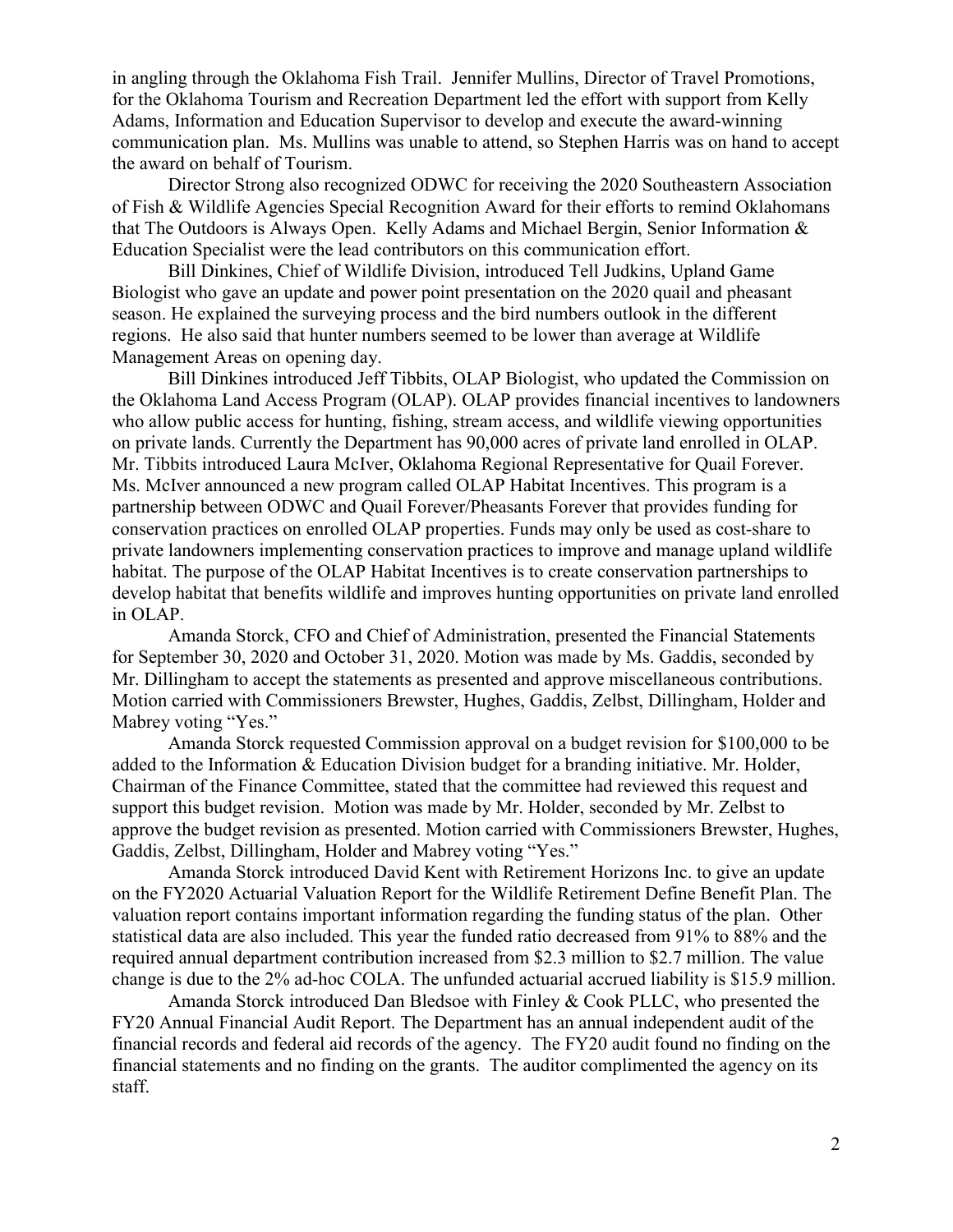Chairman Mabrey announced the Wildlife Commission meeting dates for 2021 as follows: January 4, February 1, March 1, April 5, May 3, June 7, July 5, August 2, September 7 (Tuesday), October 4, November 1, December 6. Mr. Brewster requested to change the January 4 date to January 11. Motion was made by Mr. Zelbst, seconded by Mr. Hughes to approve the dates as presented with the revision of the January 4 meeting being changed to January 11. Motion carried with Commissioners Brewster, Hughes, Gaddis, Zelbst, Dillingham, Holder and Mabrey voting "Yes."

New Business:

Amanda Stork gave the most current license sales information:

- Overall Sales (Recreational and Lifetime Licenses) Up 9% for November, Up 23% Year to Date.
- Resident Deer Gun up 13% vs November 2019
	- $\circ$  Antlered up 9%
	- o Antlerless up 20%
- Resident Youth Deer Gun up 5% vs November 2019
	- $\circ$  Antlered up 2%
	- $\circ$  Antlerless up 11%
- Nonresident Deer Gun (Adult) Up 12% vs November 2019
- Nonresident Youth Deer Gun up 3%
	- $\circ$  Either Sex up 3%
	- $\circ$  Doe Only up 5%
- Lifetime Sales
	- o Up 29% vs November 2019
	- o Up 37% Year to Date

Mr. Dillingham said the on-line licensing app is great and so convenient.

Mr. Strong announced that you can now get a vintage lifetime license hard card.

Mr. Zelbst requested the record show that on this day 79 years ago the USS Oklahoma sank in the Japanese air raid of Pearl Harbor. In all, the USS Oklahoma lost twenty officers and 395 enlisted men. Except for the USS Arizona, the Oklahoma lost the most casualties of all ships in the harbor that day.

Ms. Gaddis reminded the Commissioners to make their yearly donation to the Foundation. Ms. Gaddis also announced that Christmas treats were in the breakroom compliments of the Commission. Due to Covid, an office Christmas celebration is not planned, so the Commissioners wanted to show their appreciation to ODWC staff by providing a variety of special treats.

Chairman Mabrey announced the next Commission meeting is scheduled on Monday, January 11, 2021 in Oklahoma City, Oklahoma.

The meeting adjourned at 10:36 a.m.

# OKLAHOMA WILDLIFE CONSERVATION COMMISSION

Bruce R. Mabrey, CHAIRMAN

 $\mathcal{L}_\mathcal{L}$  , which is a set of the set of the set of the set of the set of the set of the set of the set of the set of the set of the set of the set of the set of the set of the set of the set of the set of the set of

ATTEST:

Leigh A. Gaddis, SECRETARY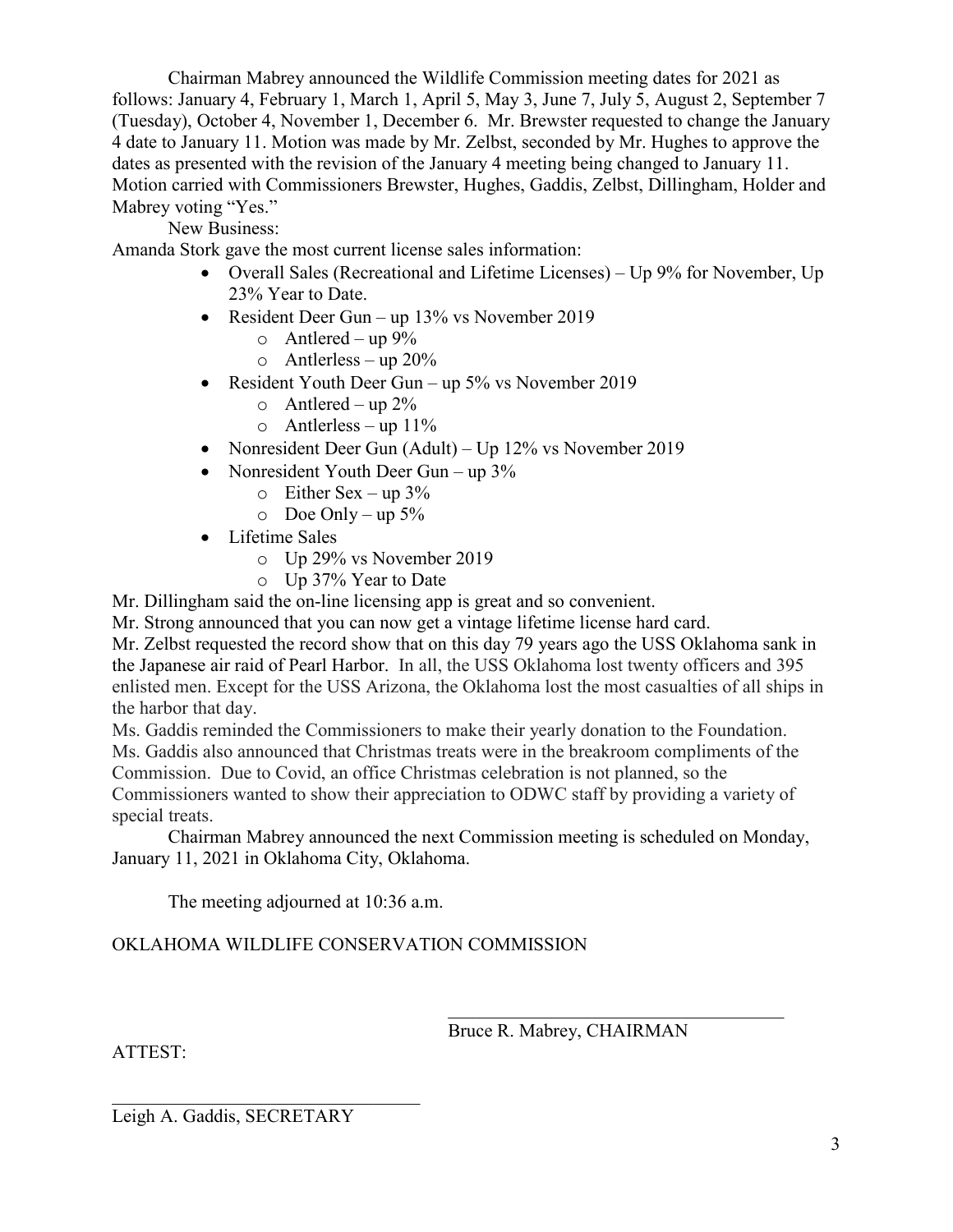

# **MEMORANDUM**

**DATE:** December 21, 2020 **TO:** OK Department of Wildlife Commission and Staff **FROM:** Brittnee Preston **RE:** Report on November and December Federal and Congressional Issues for January Commission Meeting

### **Election and Transition:**

The House Democratic majority lost a few of their seats putting their number at 222, meaning they only have a slight majority over the needed 218 votes to pass bills that may be of a partisan nature. Two of the 222 Dems are part of Presidentelect Biden's nominations to his cabinet, which could quickly put the House Majority at 220-215.

The Senate Republican majority is at 50-48 while the remaining two races will be decided at the beginning of January. If the Senate ends up in a 50-50 tie, the majority goes to the party that controls the White House.

### **State of Play:**

President –

> President Trump signed the bipartisan funding conservation grants. The North American Wetlands Conservation Act passed Congress in September and reauthorizes the North American Wetlands Conservation Act, National Fish and Wildlife Foundation Act and Chesapeake Bay Program through 2025.

### **Congress:**

> Omnibus Appropriations & COVID-19 Stimulus -

Since the start of the Coronavirus pandemic, Congress has passed four bills to address the crisis and the effect it has had on the country. Negotiations have been ongoing since July, halting occasionally and breaking down multiple times only to start back up a few days to a few weeks later.

At the beginning of October Speaker Pelosi introduced an updated version of their package that passed back in May, the HEROES Act, with \$1 trillion less in spending than their original bill. The total spending in this bill was \$2.2 trillion. It calls for an additional \$1 billion for FEMA firefighter funding to address the massive wildfires scorching the West. It also calls for \$1.5 billion for drinking and wastewater grants for low-income households and \$50 million for EPA environmental justice grants. It includes \$45 million, including \$15 million to address wildlife trafficking, and \$30 million for caring for captive species listed under the Endangered Species Act in facilities impacted by the coronavirus. Additionally, the bill would also prevent entities that receive funds from shutting off utility services for customers in the event of nonpayment.

The introduction of this bill caused talks to ramp back up with the Administration offering a \$1.6 trillion deal to the Democrats on Capitol Hill. This increased offer caused Pelosi to halt a vote on the updated \$2.2 trillion package for a day to see if they could work out a deal. Ultimately, it resulted in a vote on the bill the next day while they reportedly continued for one more day to work out a deal.

The following week President Trump ordered his Administration to stop negotiating for a stimulus bill with House Democrats until after the election as discussions swirled around pushing a stand-alone bill on airline aid.

A few days later, the President proposed a new \$1.8 trillion package to Speaker Pelosi. This was up from the previous week's offer of \$1.6 trillion in aid. The House Democrats and Senate Leader Mitch McConnell have shot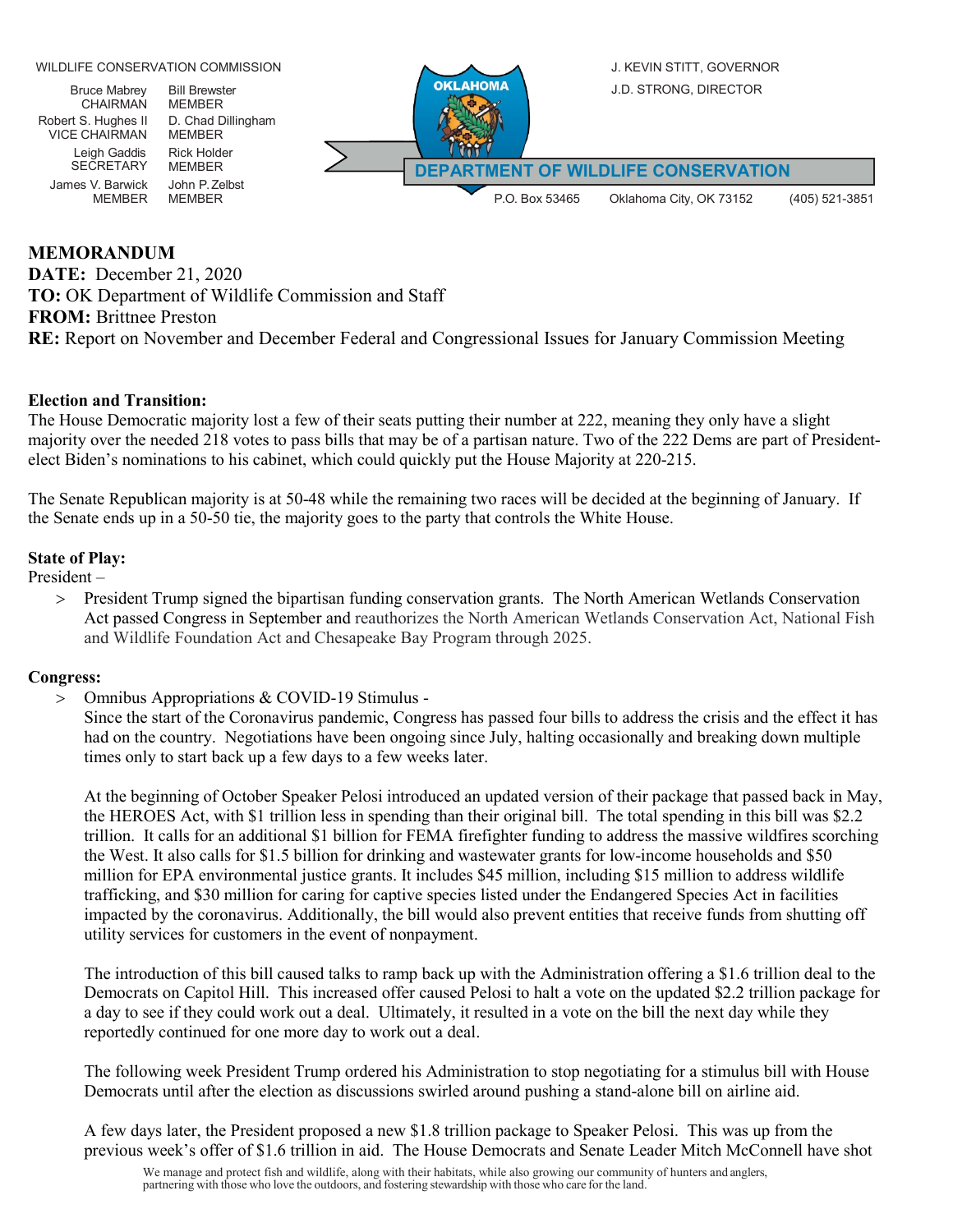down this offer.

The Senate subsequently began to update their "skinny stimulus" package from earlier in September but this bill, through a couple of versions never made it off of the floor.

Negotiations were up and down through November with a new target of developing a package by the government funding deadline of December  $11<sup>th</sup>$ .

After the election the Senate Appropriations Committee released their version of the 12 appropriations bills. These did not move but provided a starting point for picking up with negotiations ahead of the December 11th government funding deadline.

Congress struggled to come to agreement on a final appropriation deal and since they were set to include several other end of the year tasks in the agreement, including a massive stimulus bill in the midst of the COVID pandemic, negotiations stalled and stretched out several times.

In early December, a bipartisan group of lawmakers unveiled a \$908 billion coronavirus relief proposal. The deal includes aid for unemployment, state and local governments, healthcare, education, housing and small businesses just to name a few. This deal was the only tangible deal out there as far as stimulus aid packages go.

Treasury Secretary Steven Mnuchin floated a new \$916 billion coronavirus relief offer shortly after the bipartisan announcement that would scale back proposed unemployment benefits to offer a second round of tax rebate checks but it didn't go far in the negotiation process.

The House and Senate reached a point in the negotiations where it became necessary to pass a stopgap bill extending the government funding deadline by a week to December 18<sup>th</sup>, allowing for an additional week to work on a deal. By the  $18<sup>th</sup>$ , it became clear that Congress was not going to finish an agreement before the deadline and was forced to pass a bill extending the deadline by a couple of days through the weekend.

An agreement was reached late on Sunday, December  $20<sup>th</sup>$ . The final package was a \$2.3 trillion government spending package, which included: \$1.4 trillion for an Omnibus appropriations bill, \$908 billion COVID relief bill, a 2-year WRDA reauthorization, energy provisions and a tax extenders package.

An additional extension was passed to push through the next day and on the  $21<sup>st</sup>$ , a weeklong extension was passed as writing the massive 5,000-page bill. A detailed summary of the relevant provisions is below.

- > Other negotiations
	- o The House and Senate also began serious negotiations for the Water Resources Development Act of 2020 in an effort to keep the reauthorization on the 2-year cycle. The House passed a final negotiated package but then the final reauthorization was included in the Omnibus spending and relief bill summarized below.
	- Additionally, tax provisions set to expire at the end of the year and an several energy provisions were picked up with a target of including them in the final Omnibus bill as well. (See summary below)

# **FY 21 OMNIBUS & RELIEF BILL SUMMARY (December 2020)**

> \$2.3 trillion spending and relief package which includes: **\$1.4 trillion** in the omnibus spending bill, **\$740.5 billion** in defense spending and **\$664.5 billion** in domestic spending and a **\$900 billion** COVID relief bill.

# AGRICULTURE BILL –

- Provides \$23.4 billion in discretionary funding.
- The bill provides \$1.064 billion for APHIS, an increase of more than \$21 million above the FY20 enacted level. The funding will help protect the nation's animal and plant resources from diseases and pests such as chronic wasting disease and cotton pests.
- Provides \$833 million for conservation programs such as the Natural Resources Conservation Service and the Watershed and Flood Prevention Operations.

### COMMERCE, SCIENCE AND JUSTICE –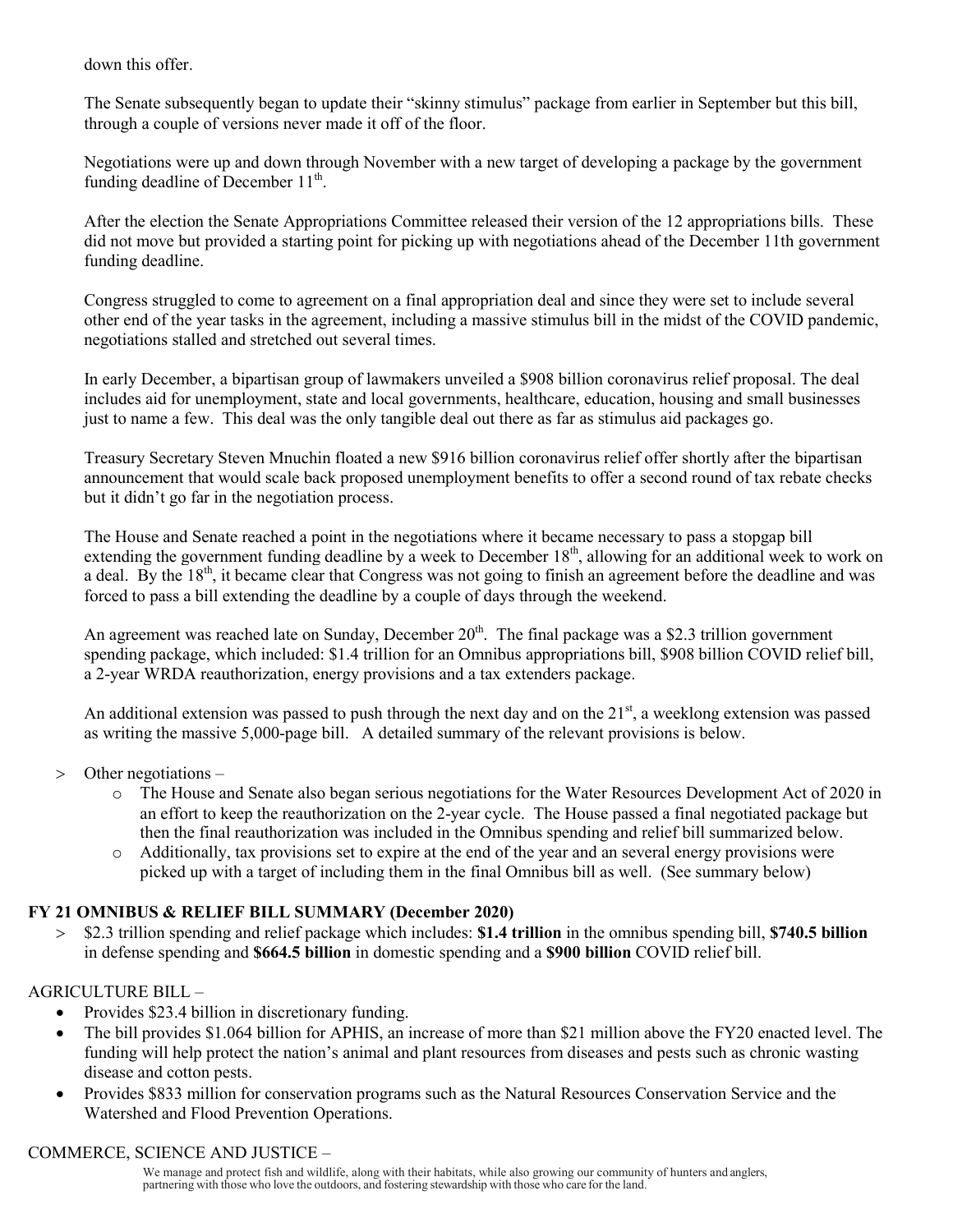• \$5.43 billion for the National Oceanic and Atmospheric Administration, an increase of \$78 million over the FY20 enacted level, to support core operations (e.g., weather and ocean monitoring, fisheries management, grant and external partnership programs, etc.)

ENERGY AND WATER BILL –

- \$7.795 billion for the Army Corps of Engineers, \$145 million above the FY20 enacted level
- \$1.691 billion for the Bureau of Reclamation, an increase of \$11 million above the FY 20 enacted level

# INTERIOR AND ENVIRONMENT BILL –

- \$9.237 billion for EPA
- \$13.72 billion for the Interior Department
- \$1.341 billion for the Bureau of Land Management;
- \$1.55 billion for the Fish and Wildlife Service;
	- o \$270 million for Ecological Services, \$3.7 million above the fiscal year 2020 enacted level and \$26 million above the President's budget request.
	- o \$504 million for National Wildlife Refuge System, \$1.4 million above the fiscal year 2020 enacted level and \$21 million below the President's budget request.
	- o \$72 million for State and Tribal Wildlife Grants, \$4.8 million above the fiscal year 2020 enacted level and \$41 million above the President's budget request.
- \$1.315 billion for the U.S. Geological Survey
- \$3.12 billion for National Park Service, \$44 million below the fiscal year 2020 enacted level and \$332 million above the President's budget request. Within this amount, the bill includes:
	- o \$2.69 billion for Operation of the National Park System, \$111 million above the fiscal year 2020 enacted level and \$172 million above the President's budget request.
	- o \$74 million for National Recreation and Preservation, \$3 million above the fiscal year 2020 enacted level and \$40 million above the President's budget request.
	- o \$144 million for the Historic Preservation Fund, \$26 million above the fiscal year 2020 enacted level and \$104 million above the President's budget request. Within this amount, the bill includes \$71 million for State and Tribal Historic Preservation Offices
- \$7.423 billion for the USFS
- The bill allocates \$900 million in mandatory funds to the Land and Water Conservation Fund (LWCF), which includes \$360 million for National Park Service State Assistance Grants.
- Retains the provision prohibiting funds to regulate the lead content of ammunition or fishing tackle.

# COVID RELIEF BILL:

General provision:

- \$900 billion in total relief aid
- Individual and family relief checks of \$600 and \$600 per child. This includes making "mixed-status" families, where one spouse does not have a social security number, eligible for relief checks. These families were not included in the previous stimulus relief checks from March 2020.
- \$325 billion in additional assistance to small businesses, including \$284.5 billion for a second round of Paycheck Protection Program forgivable loans.
- \$73 billion to the Department of Health and Human Services for pandemic-related purposes including: testing, contract tracing, manufacturing and distribution of a vaccine.
- \$8.75 billion for the CDC to support for federal, state and local vaccination efforts
- \$25 billion for rental assistance and provides an s and an extension of the eviction moratorium
- Provides a tax credit to support employers offering paid sick leave
- Adds a \$300 per week Unemployment Insurance enhancement for Americans out of work
- \$82 billion to the Education Stabilization Fund created under the CARES Act for colleges and K-12 education.
- \$11.1875 billion to USDA, to remain available until expended, to prevent, prepare for, and respond to coronavirus by providing support to agricultural producers, growers, and processors.
- \$45 billion for various modes of transportation.

# WRDA reauthorization:

• Reauthorizes the program for 2 years.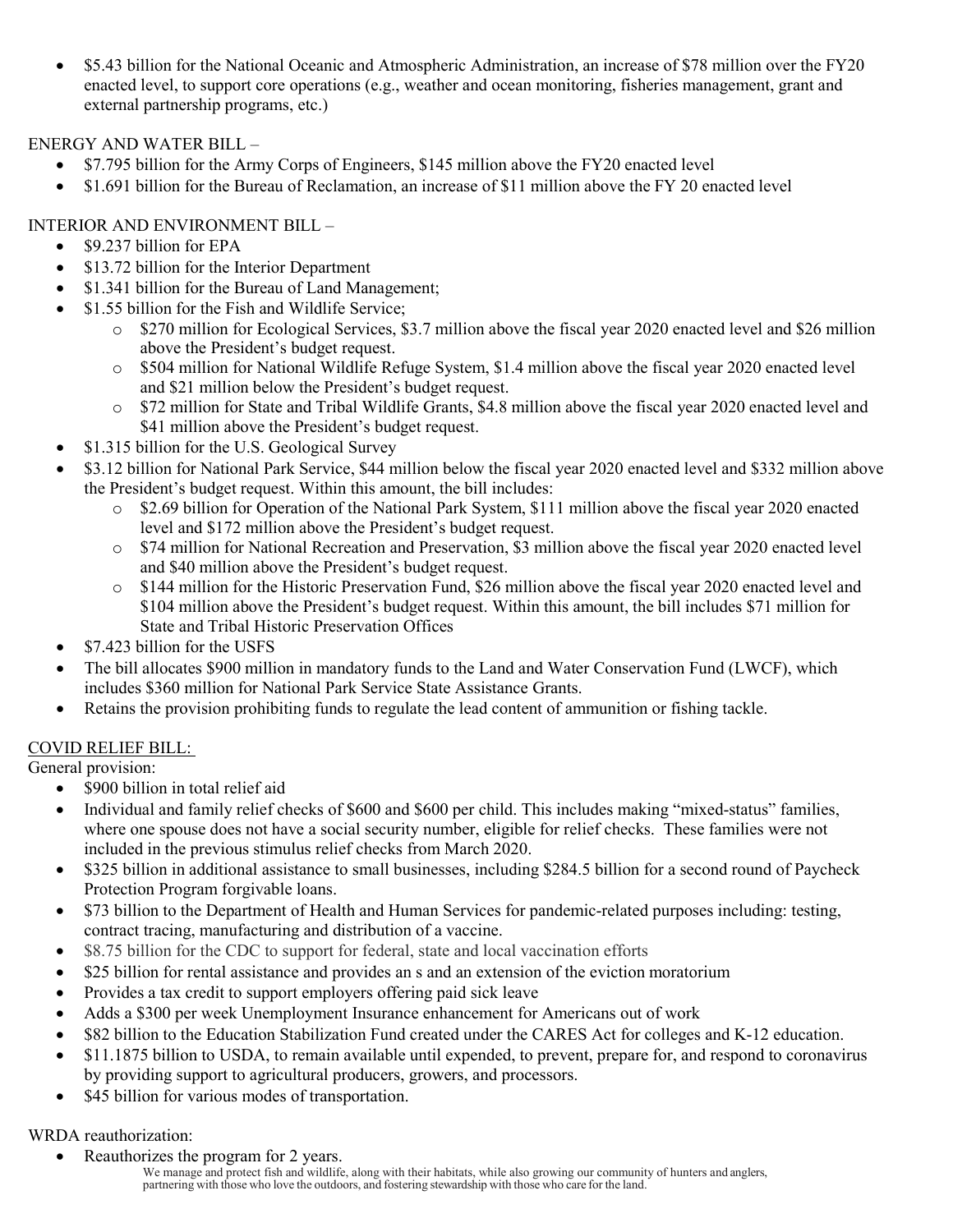- Funds the Harbor Maintenance Trust Fund at \$500 million in 2021 and increasing eventually to \$1.5 billion a year.
- Directs the Corps to carry out a demonstration program for detecting, preventing, treating, and eliminating harmful algal blooms
- Authorizes the Corps to prioritize the processing of permits and approvals for the repair and reconstruction of certain damaged flood control infrastructure.
- Reauthorizes the National Dam Safety Program
- Allows the Secretary to accept and expend funds contributed by a State or other non-Federal interest to dredge or to provide technical assistance related to the planning and design of dredging activities in a non-Federal waterway
- Increases authorization levels for invasive species mitigation and reduction activities and includes new authorizations for aquatic invasive species prevention activities across the country.
- Authorizes 46 pending Corps Chiefs Reports
- Authorizes 27 feasibility studies including:
- Oklahoma provisions:
	- o Authorizes the USACE to modify the water storage to provide a sufficient quantity of water supply storage space in the inactive pool storage to support the fishery downstream from Tenkiller Reservoir.
	- o Authorizes a feasibility study to determine whether the purchase of additional flood easements, changes in lake level management, additional levee infrastructure, or implementation of other flood risk management or containment mechanisms in the Arkansas River Basin, Oklahoma, would benefit local communities by reducing flood risks around water resources development projects of the Corps of Engineers in a range of different flood scenarios.
	- o Authorizes the Tulsa and West-Tulsa Levee System
	- o Clarifies that any Federal funds used to carry out construction of the McClellan-Kerr Arkansas River Navigation System are considered as initiating construction of the project such that future funds will not require a new start designation.
- > Congress' other moving pieces
	- o **[H.R. 1380](https://majorityleader.us9.list-manage.com/track/click?u=f5af264d7bacb33cab2f3e314&id=92f6dc9623&e=b6e72f434d)**, the Big Cat Public Safety Act by Rep. Quigley (D-IL) passed the House by a vote of 272- 114. This bill revises restrictions on the possession and exhibition of big cats, including to restrict direct contact between the public and big cats.
	- o House Democrats nominated Speaker Nancy Pelosi to remain atop the party for another two years. Majority leader Steny Hoyer and Majority Whip Jim Clyburn ran uncontested within their party and like Pelosi, all were reappointed on a voice vote. In January, when the next Congress begins, Pelosi's Speakership will be voted on the House floor.
	- o Sen. John Barrasso has opted to chair the Senate Energy and Natural Resources Committee giving up his gavel to the Environment and Public Works (EPW) Committee. The decision could have major implications for the Biden administration's climate priorities. Sen. Shelly Moore Capito (R-WV) is next in line to take over the EPW Committee.
	- o Additional Committee movement is expected and set to be announced in the coming weeks.

# **Agencies:**

- > Environmental Protection Agency (EPA)
	- o EPA announced a grant opportunity for the Fiscal Year 2020 and Fiscal Year 2021 [National Wetland](https://www.grants.gov/web/grants/view-opportunity.html?oppId=329641)  [Program Development Grants.](https://www.grants.gov/web/grants/view-opportunity.html?oppId=329641) "The EPA is soliciting applications from eligible applicants for projects that develop or refine state, tribal, or local government wetland programs as a whole, or individual components of those programs. Applications for projects submitted under this announcement for Wetland Program Development Grants (WPDGs) must address the National Priority Area identified in Section I.B." Applications are due by January 12, 2021.
- > U.S. Fish and Wildlife Services (USFWS)
	- o The USFWS [announced](https://www.grants.gov/web/grants/view-opportunity.html?oppId=329584) a Recovery Implementation funding opportunity. The grant is meant "to support the implementation of priority recovery actions for federally endangered and threatened species." Applications must be submitted by September 30, 2021.
	- The USFWS [announced](https://www.grants.gov/web/grants/view-opportunity.html?oppId=329585) a Candidate Species Conservation funding opportunity. The grant is meant "to accomplish conservation tasks for high priority candidate species (based on the annual Candidate Species Assessments) or other at-risk species in the United States, such that identified threats to the species may be reduced or eliminated."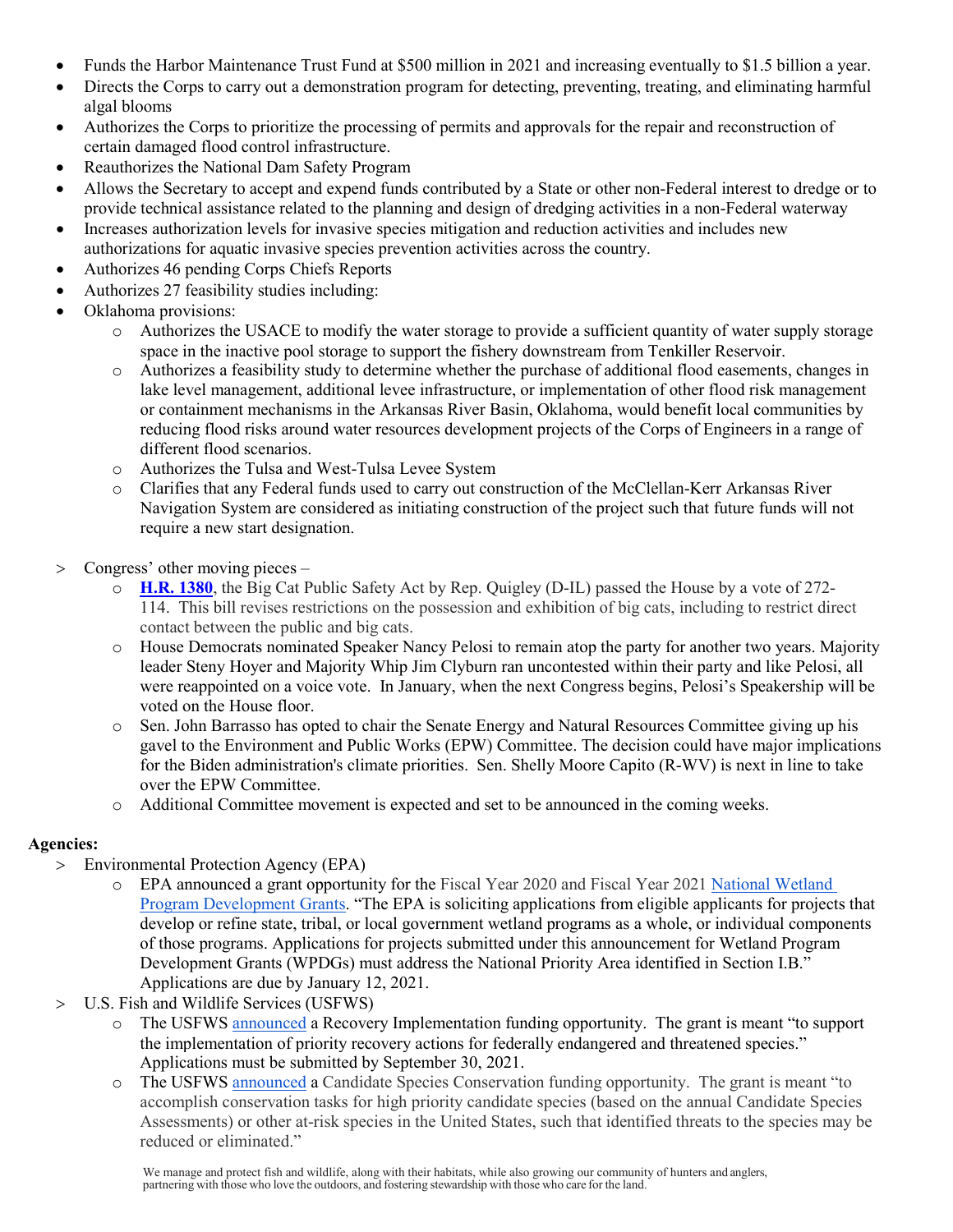- o The USFWS announced a [grant opportunity](https://www.grants.gov/web/grants/view-opportunity.html?oppId=329779) under the FY 2021 Cooperative Endangered Species Conservation Fund (CESCF) Traditional Conservation Grants Program (Service Legacy Region 2). Deadline for applications is May 12, 2021.
- o The USFWS announced a [final rule](https://www.federalregister.gov/documents/2020/12/16/2020-27693/endangered-and-threatened-wildlife-and-plants-regulations-for-listing-endangered-and-threatened?utm_campaign=subscription+mailing+list&utm_source=federalregister.gov&utm_medium=email) that adds a definition of "habitat" to regulations that implement section 4 of the Endangered Species Act This rulemaking responds to Supreme Court case law regarding the designation of critical habitat and provides transparency, clarity, and consistency for stakeholders.
- o The USFWS [announced](https://www.federalregister.gov/documents/2020/12/17/2020-27523/endangered-and-threatened-wildlife-and-plants-12-month-finding-for-the-monarch-butterfly?utm_campaign=subscription%20mailing%20list&utm_source=federalregister.gov&utm_medium=email) a 12-month finding on a petition to list the monarch butterfly as a threatened species under the Endangered Species Act.
- o The USFWS [announced](https://www.federalregister.gov/documents/2020/12/18/2020-28033/endangered-and-threatened-wildlife-and-plants-regulations-for-designating-critical-habitat?utm_campaign=subscription+mailing+list&utm_source=federalregister.gov&utm_medium=email) a final rule on regulations for implementing Section 4 of the Endangered Species Act. "The revisions set forth a process for excluding areas of critical habitat under section 4(b)(2) of the Act, which mandates consideration of the impacts of designating critical habitat and permits exclusions of particular areas following a discretionary exclusion analysis. These regulations outline when and how the Service will undertake an exclusion analysis, including identifying a non-exhaustive list of categories of potential impacts."

### Coming up...

- $>$  Potential veto override of the National Defense Authorization Act during the week of December 28<sup>th</sup>.
- $> 117<sup>th</sup>$  Congress convenes on January 3<sup>rd</sup>.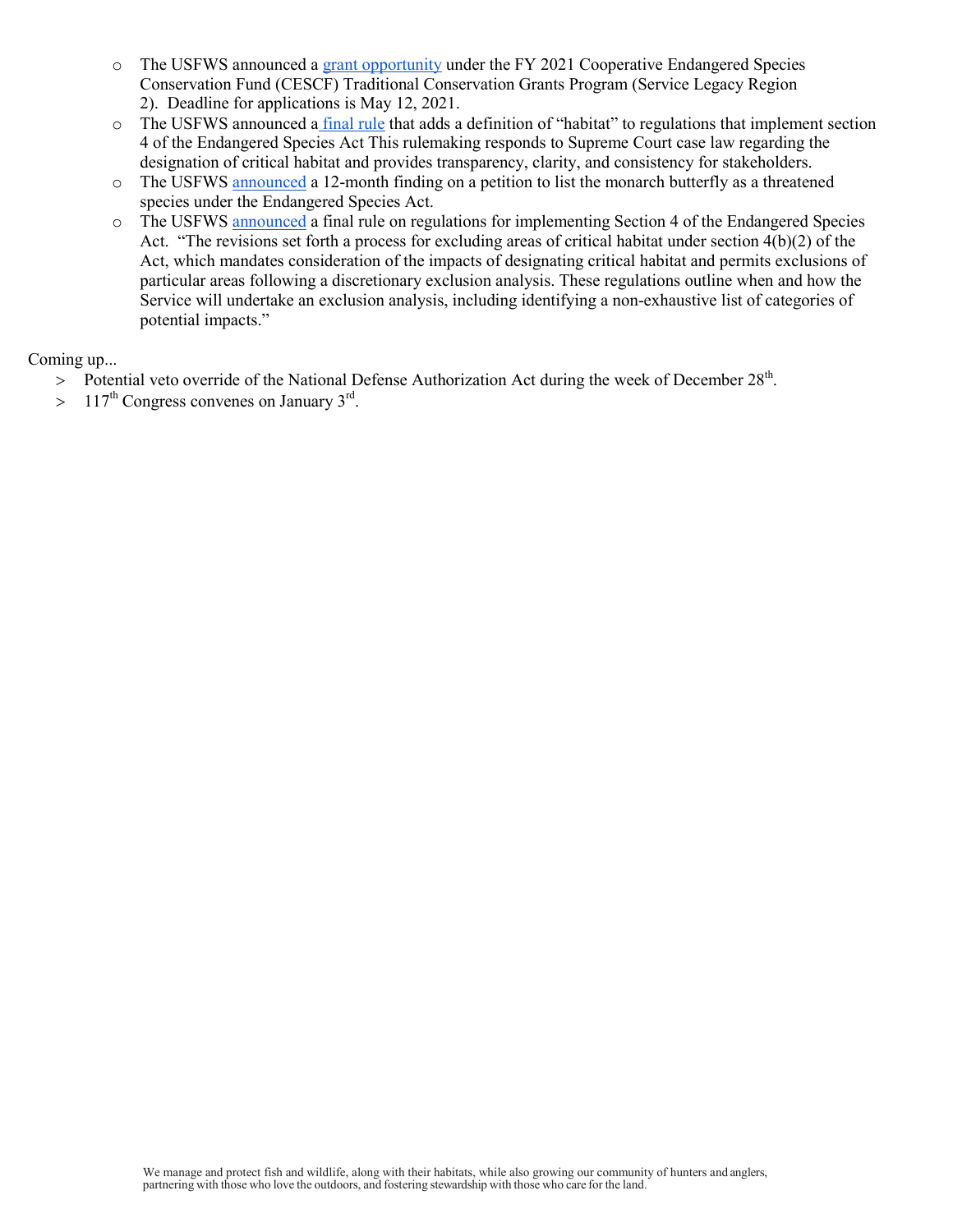# *Oklahoma Department of Wildlife Conservation Financial Statement*

*For the period July 1, 2020 Through November 30, 2020*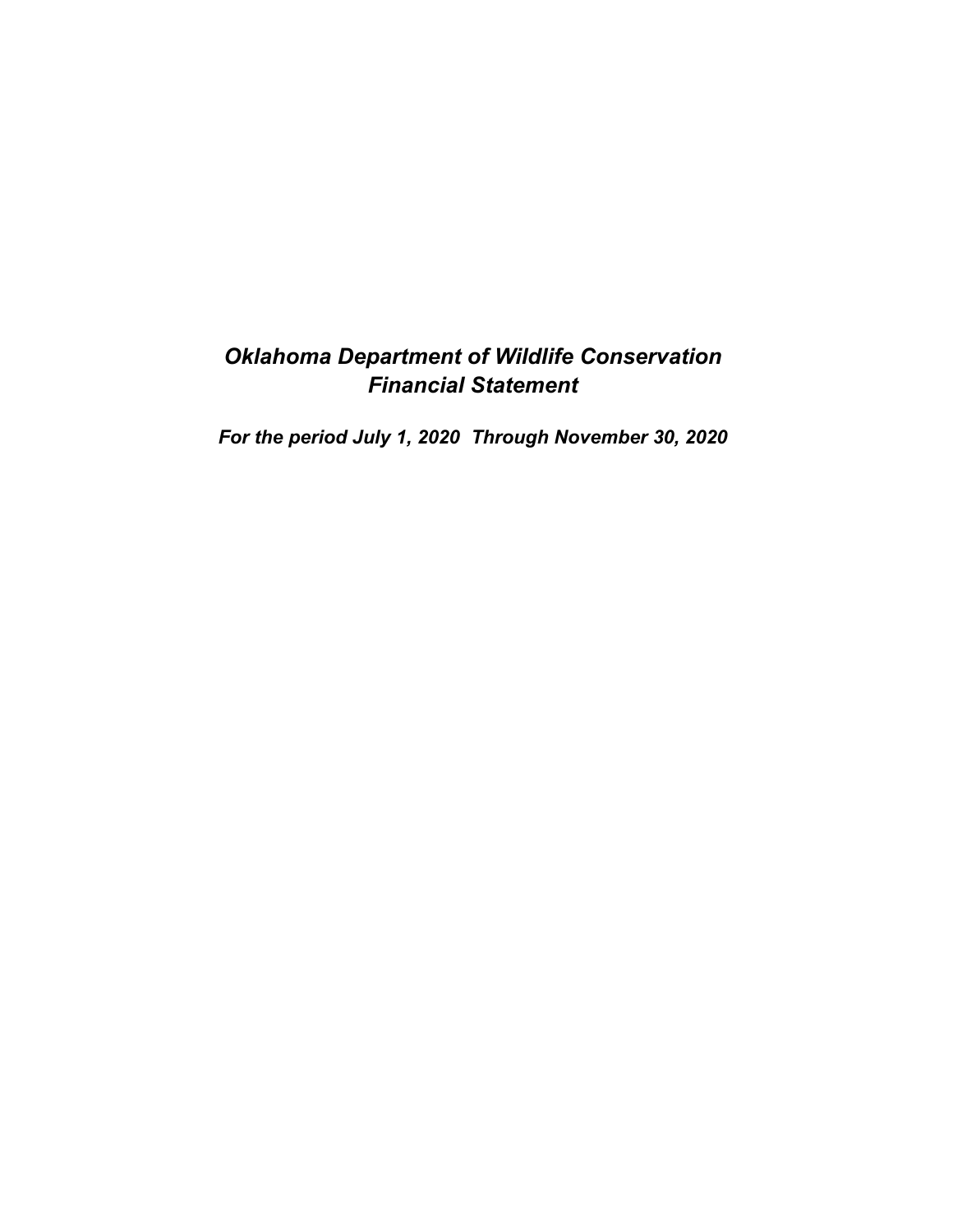# *OKLAHOMA DEPARTMENT OF WILDLIFE CONSERVATION Combined Balance Sheet - All Fund Types and Accounts Groups November 30, 2020*

|                                                                        |                                |                     |                          | <b>Account Groups</b>          |                   |               |              |
|------------------------------------------------------------------------|--------------------------------|---------------------|--------------------------|--------------------------------|-------------------|---------------|--------------|
|                                                                        | <b>Governmental Fund Types</b> |                     | Fiduciary<br>Fund Types  |                                | General           | 11/30/2020    | 11/30/2019   |
| Assets and Other Debits:                                               | General                        | Capital<br>Projects | Trust                    | General<br><b>Fixed Assets</b> | Long-Term<br>Debt | <b>Totals</b> | Totals       |
|                                                                        |                                |                     |                          |                                |                   | 19,803,331    | 16,299,048   |
| Cash<br>Investments                                                    | 16,133,123<br>$\Omega$         |                     | 3,670,208<br>253,322,374 |                                |                   | 253,322,374   | 227,919,958  |
| <b>Accounts Receivable</b>                                             | 3,014,551                      |                     |                          |                                |                   | 3,014,551     | 4,057,925    |
| Monthly Lifetime License                                               |                                |                     | 365,325                  |                                |                   | 365,325       | 281,975      |
| Legacy Permit / Operation game Thief                                   | 4,535,614                      |                     | 7,000                    |                                |                   | 4,542,614.00  | 3,705,432.00 |
| <b>Fixed Assets</b>                                                    |                                |                     |                          | 70,824,605                     |                   | 70,824,605    | 69,509,179   |
| Land                                                                   |                                |                     |                          | 95,408,697                     |                   | 95,408,697    | 90,937,707   |
| Other Debits:                                                          |                                |                     |                          |                                |                   |               |              |
| Amount To Be Provided<br>For Payment of<br><b>Compensated Absences</b> |                                |                     |                          |                                |                   |               |              |
| Amount To Be Provided<br>For Payment of                                |                                |                     |                          |                                | 3,223,665         | 3,223,665     | 3,214,771    |
| Net Pension Obligation                                                 |                                |                     |                          |                                | 16,555,543        | 16,555,543    | 11,509,243   |
| Liabilities and Fund Balance:                                          | 23.683.288                     | $\mathbf 0$         | 257.364.907              | 166.233.302                    | 19,779,208        | 467,060,705   | 423,736,806  |
|                                                                        |                                |                     |                          |                                |                   |               |              |
| Liabilities:                                                           |                                |                     |                          |                                |                   | 1,060,295     | 531,760      |
| Accounts Payable (accrual)                                             | 1,060,295                      |                     |                          |                                |                   |               |              |
| Due to Other Funds (current month Lifetimes)                           | 365,325                        |                     |                          |                                |                   | 365,325       | 281,975      |
| Compensated Absences Payable (leave accrual)                           |                                |                     |                          |                                | 3,223,665         | 3,223,665     | 3,214,771    |
| Net Pension Obligation                                                 |                                |                     |                          |                                | 16,555,543        | 16,555,543    | 11,509,243   |
| <b>Total Liabilities</b>                                               | 1,425,620                      | $\mathbf 0$         | $\mathbf 0$              | $\Omega$                       | 19,779,208        | 21,204,828    | 15,537,749   |
| Fund Balance:                                                          |                                |                     |                          |                                |                   |               |              |
| Reserved for Employee Pension Benefits                                 |                                |                     | 130,551,930              |                                |                   | 130,551,930   | 121,009,496  |
| Reserved for Defined Contribution Benefits (DC)                        |                                |                     | 4,644,310                |                                |                   | 4,644,310     | 3,346,647    |
| Investment in General Fixed Assets                                     |                                |                     |                          | 166,233,302                    |                   | 166,233,302   | 160,446,886  |
| <b>Fund Balance</b>                                                    | 22,257,668                     |                     | 122,168,667              |                                |                   | 144,426,335   | 123,396,028  |
| <b>Total Fund Balance</b>                                              | 22,257,668                     | $\mathbf 0$         | 257,364,907              | 166,233,302                    | $\Omega$          | 445,855,877   | 408,199,057  |
| <b>Total Liabilities and Fund Balance</b>                              | 23,683,288                     | $\mathbf 0$         | 257,364,907              | 166,233,302                    | 19,779,208        | 467,060,705   | 423,736,806  |
|                                                                        |                                |                     |                          |                                |                   |               |              |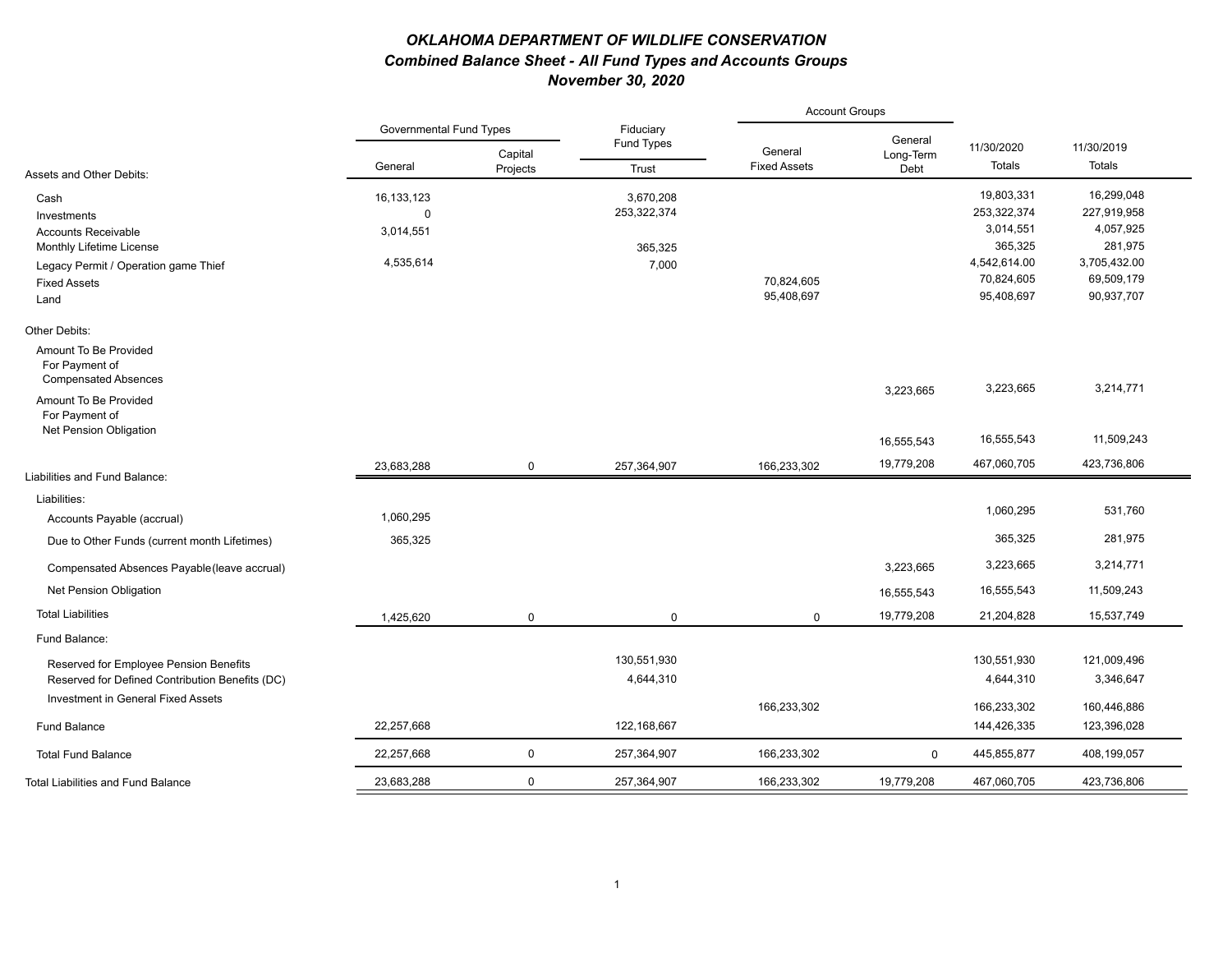### *OKLAHOMA DEPARTMENT OF WILDLIFE CONSERVATION Trust Funds*

### *Combining Balance Sheets November 30, 2020*

|                                                               | Expendable<br>Trust | Nonexpendable<br>Trust | Pension<br>Trust | DC<br>Trust | 11/30/2020<br>Totals | 11/30/2019<br>Totals |  |
|---------------------------------------------------------------|---------------------|------------------------|------------------|-------------|----------------------|----------------------|--|
| Assets:                                                       |                     |                        |                  |             |                      |                      |  |
| Cash (Wildlife Heritage)                                      | 349,150             | 3,321,058              |                  |             | 3,670,208            | 3,368,458            |  |
| Investments                                                   | 27,824,094          | 90,302,040             | 130,551,930      | 4,644,310   | 253,322,374          | 231,266,605          |  |
| Due From Other Funds                                          |                     | 365,325                |                  |             | 365,325              | 281,975              |  |
| Restricted Assets (OP. Game Thief)                            |                     | 7,000                  |                  |             | 7,000                | 7,000                |  |
|                                                               | 28,173,244          | 93,995,423             | 130,551,930      | 4,644,310   | 257,364,907          | 234,924,038          |  |
|                                                               |                     |                        |                  |             |                      |                      |  |
| Fund Balance:                                                 |                     |                        |                  |             |                      |                      |  |
| Fund Balance Reserved for<br><b>Employee Pension Benefits</b> |                     |                        | 130,551,930      | 4,644,310   | 135,196,240          | 124,356,143          |  |
| <b>Fund Balance</b>                                           | 28,173,244          | 93,995,423             |                  |             | 122,168,667          | 110,567,895          |  |

234,924,038

4,644,310 257,364,907

| <b>Total Fund Balance</b> | 173.244<br>28. | 93.995.423<br>$\sim$ $\sim$ | .930<br>130.551. | 4.644.310 | 257.364.907 | 234,9 |
|---------------------------|----------------|-----------------------------|------------------|-----------|-------------|-------|
|---------------------------|----------------|-----------------------------|------------------|-----------|-------------|-------|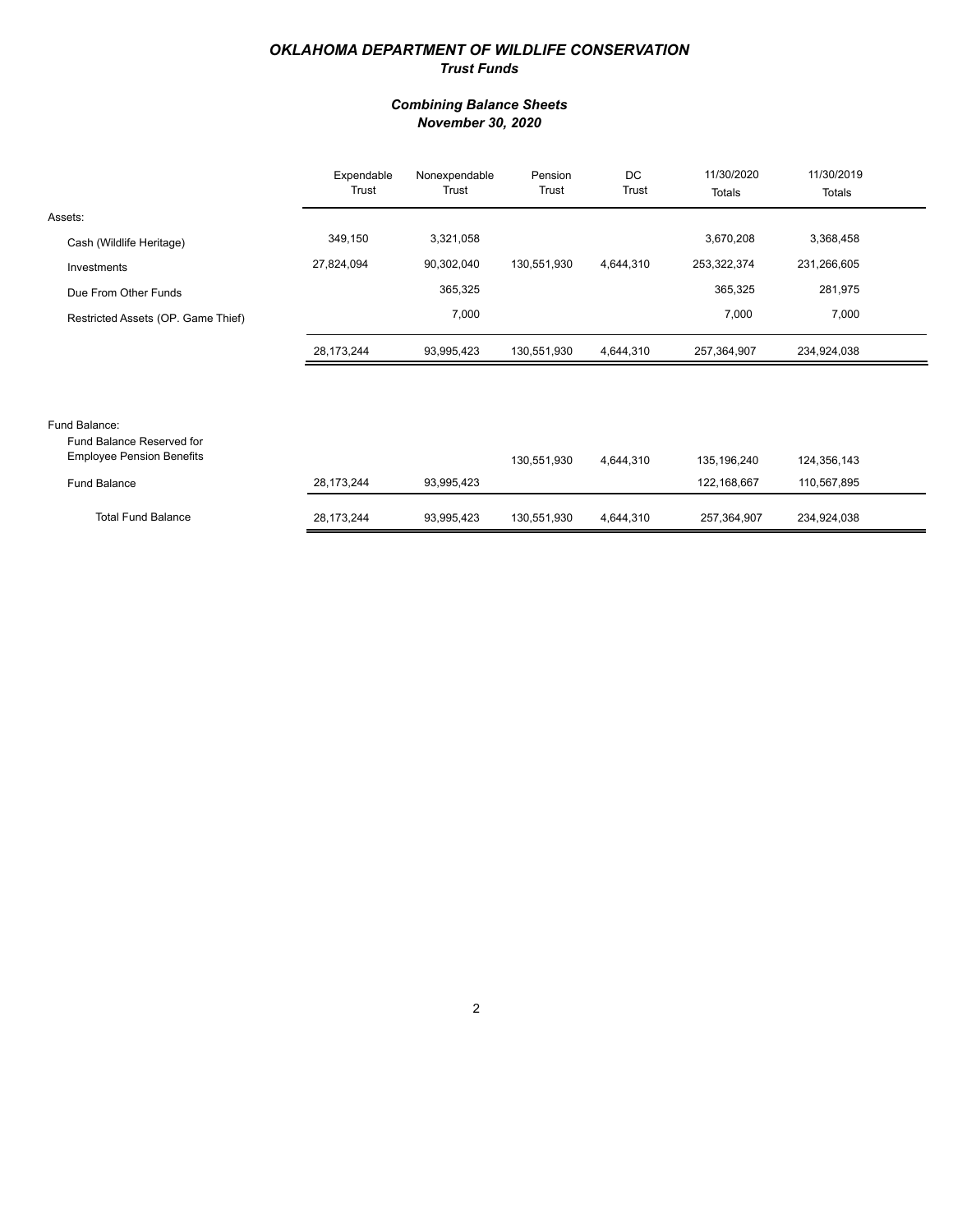### *OKLAHOMA DEPARTMENT OF WILDLIFE CONSERVATION Combined Statement of Revenues, Expenditures, and Changes in Fund Balances All Governmental Fund Types and Expendable Trust Fund For the Period July 1, 2020 Through November 30, 2020*

|                                                                                          | <b>Governmental Fund Types</b> |                     | Fiduciary<br>Fund Type |                      |                      |                            |
|------------------------------------------------------------------------------------------|--------------------------------|---------------------|------------------------|----------------------|----------------------|----------------------------|
|                                                                                          | General                        | Capital<br>Projects | Expendable<br>Trust    | 11/30/2020<br>Totals | 11/30/2019<br>Totals | Percent of<br>Inc. or Dec. |
| Revenues:                                                                                |                                |                     |                        |                      |                      |                            |
| Licenses (without Lifetimes)                                                             | 11, 143, 429                   |                     |                        | 11, 143, 429         | 8,130,754            | 37.05%                     |
| <b>Other Wildlife Sales</b>                                                              | 1,252,968                      |                     |                        | 1,252,968            | 1,419,983            | $-11.76%$                  |
| Agriculture and Oil Lease                                                                | 388,118                        |                     |                        | 388,118              | 300,978              | 28.95%                     |
| <b>Grant Revenue</b>                                                                     | 10,322,802                     |                     |                        | 10,322,802           | 12,351,051           | $-16.42%$                  |
| Investment Income                                                                        | 125,690                        |                     | 29,554                 | 155,244              | 209,665              | $-25.96%$                  |
| Miscellaneous                                                                            | 2,200,497                      |                     |                        | 2,200,497            | 411,419              | 434.86%                    |
| <b>Total Revenues</b>                                                                    | 25,433,504                     | $\pmb{0}$           | 29,554                 | 25,463,058           | 22,823,850           | 11.56%                     |
| Expenditures:                                                                            |                                |                     |                        |                      |                      |                            |
| Administration                                                                           | 2,981,439                      |                     |                        | 2,981,439            | 2,912,428            | 2.37%                      |
| Wildlife                                                                                 | 6,185,165                      |                     |                        | 6,185,165            | 5,739,577            | 7.76%                      |
| Fish                                                                                     | 4,437,625                      |                     |                        | 4,437,625            | 4,444,848            | $-0.16%$                   |
| Law Enforcement                                                                          | 4,905,742                      |                     |                        | 4,905,742            | 5,591,305            | $-12.26%$                  |
| Information and Education                                                                | 1,267,578                      |                     |                        | 1,267,578            | 1,407,474            | $-9.94%$                   |
| Capital Improvements                                                                     | 4,249,872                      |                     |                        | 4,249,872            | 5,561,702            | $-23.59%$                  |
| <b>Land Acquisitions</b>                                                                 |                                |                     |                        |                      | 1,065,241            | -100.00%                   |
|                                                                                          |                                |                     |                        |                      |                      |                            |
| <b>Total Expenditures</b>                                                                | 24,027,421                     | $\pmb{0}$           |                        | 24,027,421           | 26,722,575           | $-10.09%$                  |
| Excess(deficiency) of Revenues<br>Over (Under) Expenditures                              | 1,406,083                      | $\pmb{0}$           | 29,554                 | 1,435,637            | (3,898,725)          | -136.82%                   |
| Other Financing Sources(uses):                                                           |                                |                     |                        |                      |                      |                            |
| Sale of General Fixed Assets                                                             | 1,759,815                      |                     |                        | 1,759,815            | 281,955              | 524.15%                    |
| Operating Transfers In                                                                   | 94,458                         | $\pmb{0}$           | 11,929,178             | 12,023,636           | 8,275,555            | 45.29%                     |
| <b>Operating Transfers Out</b>                                                           | $\mathbf 0$                    |                     | (94, 458)              | (94, 458)            | (4,657,415)          | -97.97%                    |
| Operating Transfers Out (215)                                                            |                                |                     | $\Omega$               | $\mathbf 0$          | $\Omega$             | 0.00                       |
| Total Other Financing Sources (uses)                                                     | 1,854,273                      | $\mathbf 0$         | 11,834,720             | 13,688,993           | 3,900,095            | 250.99%                    |
| Excess of revenues & other financing sources<br>over expenditures & other financing uses | 3,260,356                      | 0                   | 11,864,274             | 15,124,630           | 1,370                | 1,103,887.59<br>%          |
| Fund Balances, Beginning of Year:                                                        | 18,997,312                     | 0                   | 16,308,970             | 35,306,282           | 35,919,682           | $-1.71%$                   |
| Fund Balances November 30, 2020:                                                         | 22,257,668                     | $\mathsf{O}$        | 28, 173, 244           | 50,430,912           | 35,921,052           | 40.39%                     |
|                                                                                          |                                |                     |                        |                      |                      |                            |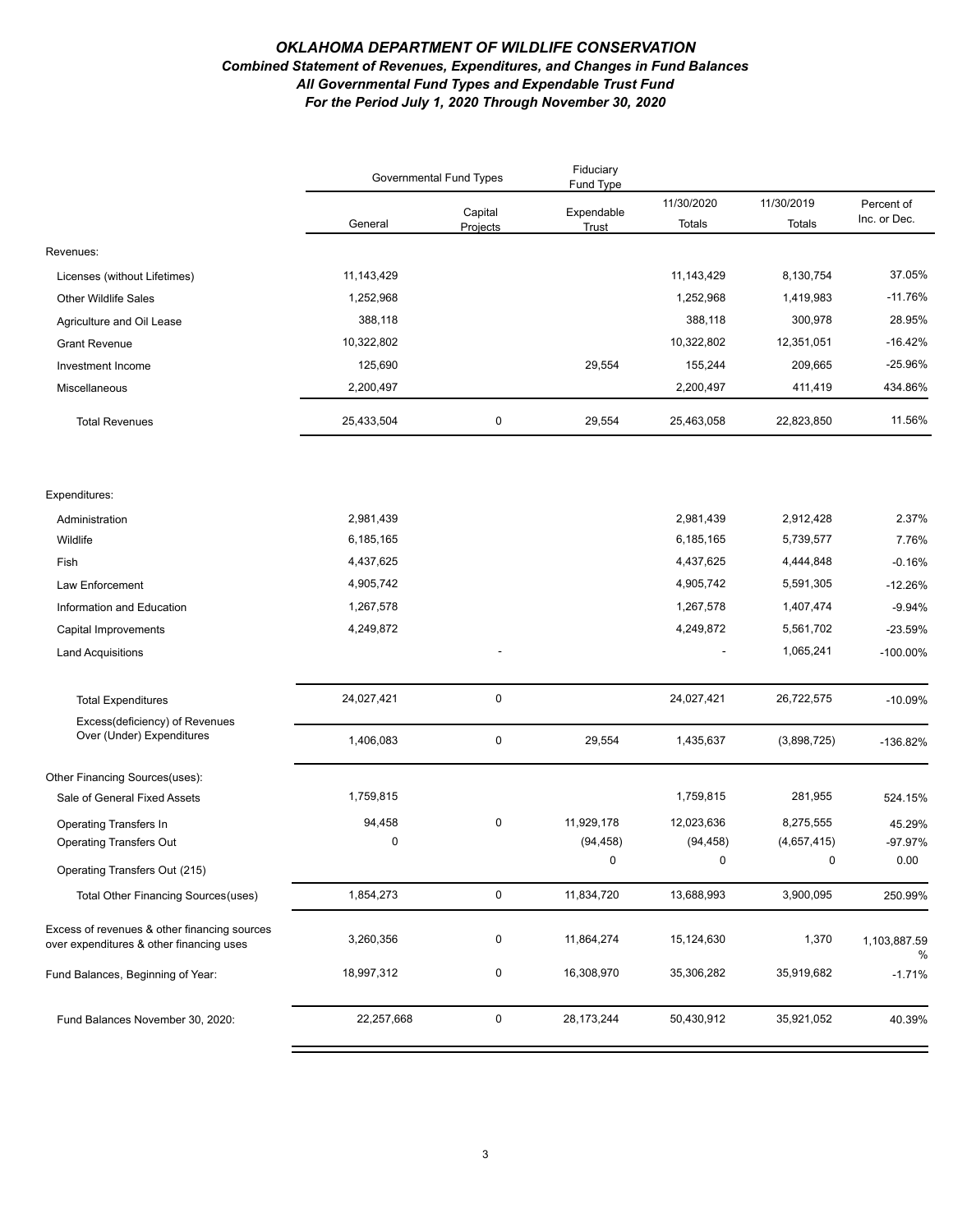### *OKLAHOMA DEPARTMENT OF WILDLIFE CONSERVATION Combined Statement of Revenues, Expenditures, and Changes in Fund Balances Trust Funds For the Period July 1, 2020 Through November 30, 2020*

|                                         |                        | <b>Fiduciary Fund Types</b> |                    |                             |                             |
|-----------------------------------------|------------------------|-----------------------------|--------------------|-----------------------------|-----------------------------|
|                                         | Nonexpendable<br>Trust | Pension<br>Trust            | DC<br><b>Trust</b> | 11/30/2020<br><b>Totals</b> | 11/30/2019<br><b>Totals</b> |
| <b>Operating Revenues:</b>              |                        |                             |                    |                             |                             |
| Licenses (Lifetime)                     | 968,850                |                             |                    | 968,850                     | 995,750                     |
| Other Sales (Senior Citizen Licenses)   | 75,800                 |                             |                    | 75,800                      | 50,165                      |
| Interest and Investment Income          | $\pmb{0}$              | 12,949,437                  | 614,784            | 13,564,221                  | 4,969,776                   |
| <b>Employer Contributions</b>           |                        | 2,472,744                   | 191,856            | 2,664,600                   | 1,689,964                   |
| <b>Employee Contributions</b>           |                        | 236,434                     | 137,800            | 374,234                     | 372,688                     |
| <b>Total Operating Revenues</b>         | 1,044,650              | 15,658,615                  | 944,440            | 17,647,705                  | 8,078,343                   |
| <b>Operating Expenses:</b>              |                        |                             |                    |                             |                             |
| Administration                          |                        | 118,875                     | 2,658              | 121,533                     | 138,415                     |
| <b>Benefits and Participant Refunds</b> | $\mathbf 0$            | 3,459,792                   | 281                | 3,460,073                   | 3,284,522                   |
| <b>Total Operating Expenses</b>         | $\mathbf 0$            | 3,578,667                   | 2,939              | 3,581,606                   | 3,422,937                   |
| Operating Income                        | 1,044,650              | 12,079,948                  | 941,501            | 14,066,099                  | 4,655,406                   |
| Nonoperating Expenses:                  |                        |                             |                    |                             |                             |
| <b>Transfers Out</b>                    | $\pmb{0}$              | 0                           | 0                  | $\pmb{0}$                   | 0                           |
| <b>Total Nonoperating Expenses</b>      | $\mathbf 0$            | $\mathsf 0$                 | 0                  | 0                           | 0                           |
| Net Income                              | 1,044,650              | 12,079,948                  | 941,501            | 14,066,099                  | 4,655,406                   |
| Fund Balances, Beginning                | 92,950,773             | 118,471,982                 | 3,702,809          | 215, 125, 564               | 210,874,145                 |
|                                         |                        |                             |                    |                             |                             |
| Fund Balances, November 30, 2020        | 93,995,423             | 130,551,930                 | 4,644,310          | 229,191,663                 | 215,529,551                 |

4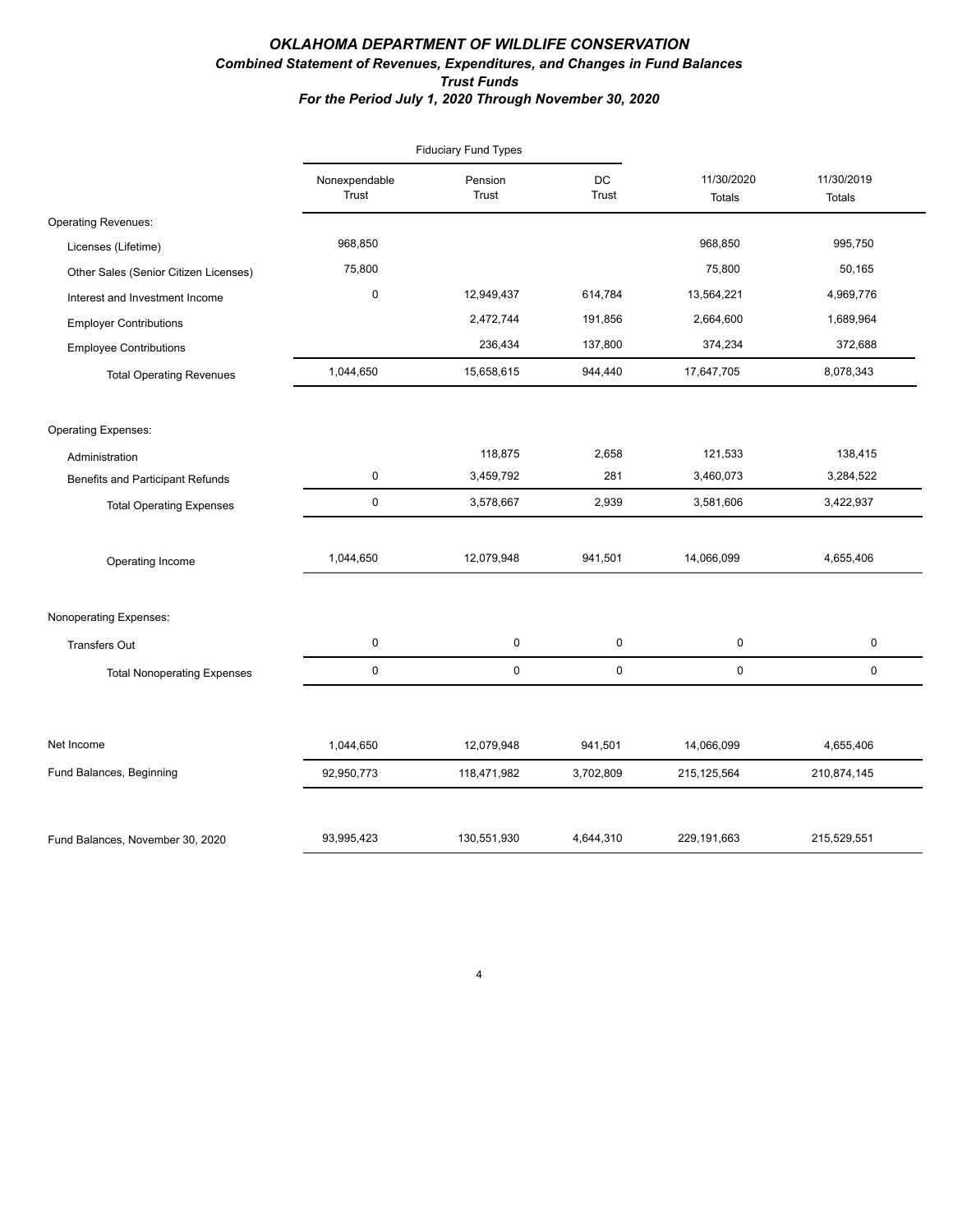

# **Wildlife Contributions Report**

|          | November 2020      |                      |                                       |                                    |  |  |  |  |
|----------|--------------------|----------------------|---------------------------------------|------------------------------------|--|--|--|--|
| Order ID | Order Date         | <b>Total Payment</b> | <b>Name Of Individual Or Business</b> | <b>Description Of Contribution</b> |  |  |  |  |
|          |                    | Amount               |                                       |                                    |  |  |  |  |
| 19983700 | 11/24/2020 1:29 PM | \$3,500.00           | Dolese Bros                           | Fish Division/Dolese Park-Trout    |  |  |  |  |
| 19924298 | 11/6/2020 3:50 PM  | \$2,500.00           | <b>BancFirst</b>                      | Fish Division/Jenks-Trout          |  |  |  |  |
|          | Total              | \$6,000.00           |                                       |                                    |  |  |  |  |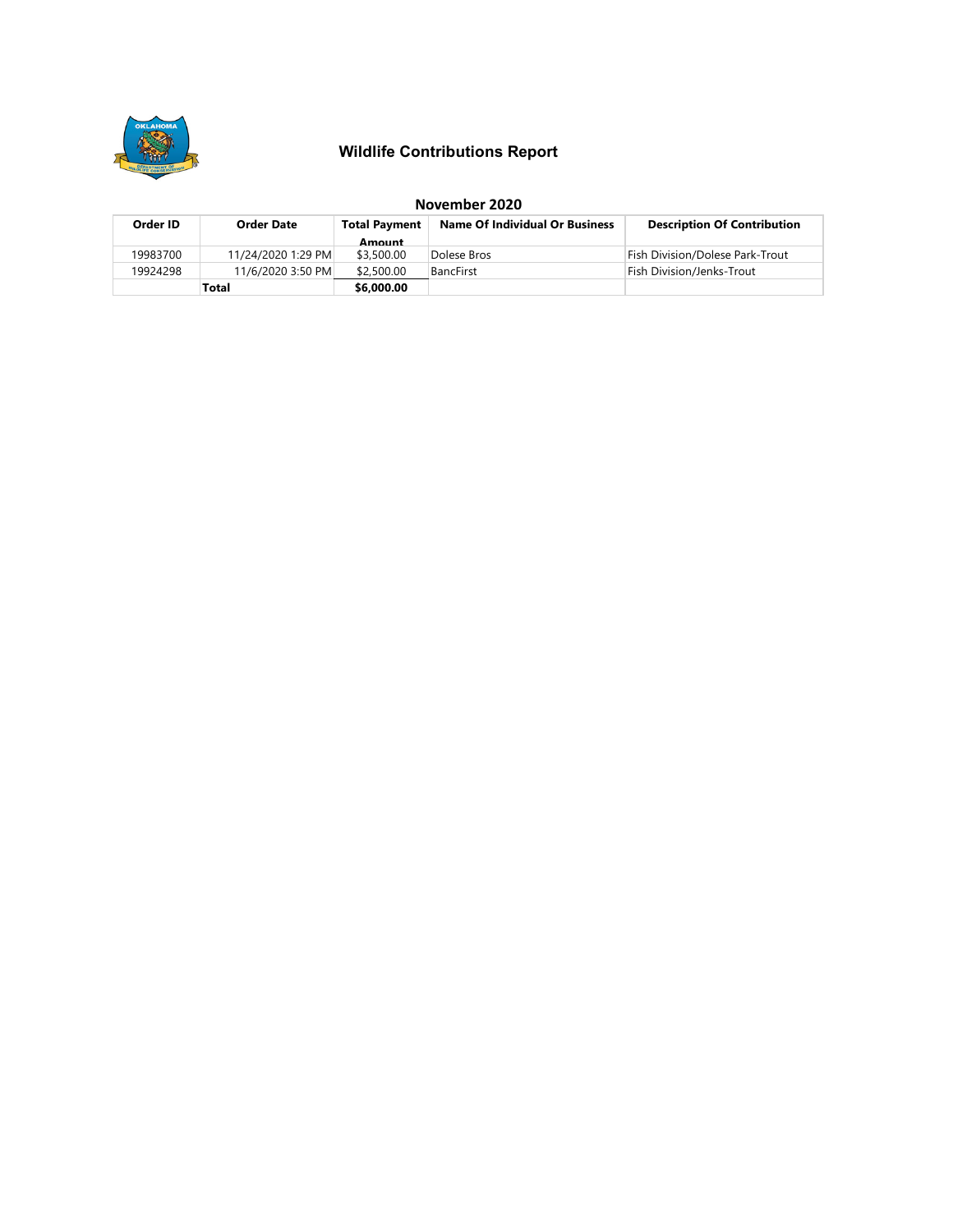**JANUARY 2021 DIRECTOR'S REPORT**



# **CALENDAR ITEMS:**

Jan 5-8 WAFWA Virtual Mid-Winter Meeting

# **AGENCY UPDATE**

# **LEGISLATURE**:

- Committee assignments were announced for the Senate. The Senate Agriculture and Wildlife Committee will continue to be chaired by Senator Casey Murdock and Vice Chaired by Senator Roland Pederson. Full committee membership can be found here: <https://oksenate.gov/committees/agriculture-and-wildlife>
- Committee assignments were also announced for the House. The House Wildlife Committee will now be chaired by Representative Ty Burns and Vice-Chaired by newly elected Rep. Eddie Dempsey. Full committee membership can be found here: [https://okhouse.gov/Committees/CommitteeMembers.aspx?CommID=437&SubCommID=](https://okhouse.gov/Committees/CommitteeMembers.aspx?CommID=437&SubCommID=0)  $\mathbf{0}$  $\mathbf{0}$  $\mathbf{0}$
- The Senate requested 1,675 bills, and the House requested 2,100 bills and 41 joint resolutions.
- The final bill filing deadline is January 21st.

# **HUMAN DIMENSIONS**

- The controlled hunts application process survey with questions included about Foundation raffle opportunities and price points was sent out to 8,000 previous controlled hunts applicants. Three reminders attained a 25% response rate for this online survey. A second wave of invitations will be sent out in January to assess bias and results will begin to be available in early February.
- The conservation passport holders' survey closed and the final report is in progress.
- Interviews began with Oklahoma university faculty to assess ODWC engagement and recruitment with their universities. Interviews will be assessed for themes and the next stage will be talking with students about their interest and familiarity with ODWC.
- The 2020 Game Harvest Survey draft was created and circulated to wildlife supervisors. Topics covered include standard harvest and participation questions, communication preferences, WMA activity participation (other than hunting) and land access issues.
- Public comment form for rule change proposals was opened through online survey software.
- Final emails were sent to invite youth hunt participants to take part in an evaluative survey so private lands staff can make improvements to the program.

#### **FISHERIES DIVISION November**

Statewide Fish Stockings

| <b>Species</b>  | <b>Number Fish</b> | <b>Size</b> | <b>Number Locations</b> |
|-----------------|--------------------|-------------|-------------------------|
| Channel catfish | 58,526             |             |                         |
| Rainbow trout   | 23,570             | 11"         |                         |
| Rainbow trout   | 7,155              | $9 - 14"$   |                         |
| Rainbow trout   | 382                | $14 - 24"$  |                         |

Activities

• The final design workshop for the Manning SFH Phase I renovation project was held and the project has gone out for bid.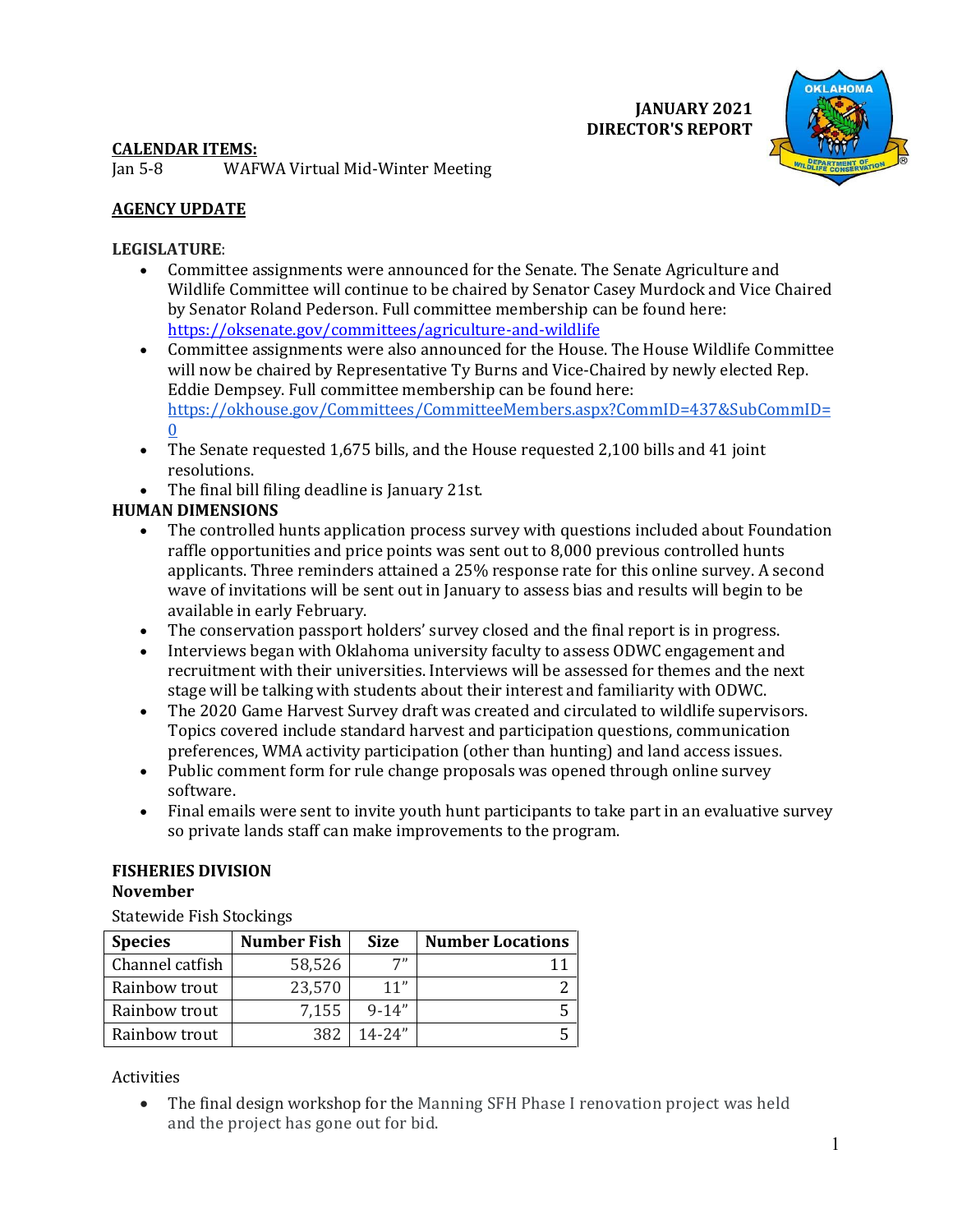- Standardized sportfish surveys were conducted on 15 reservoirs statewide to monitor populations of catfish, crappie, hybrid striped bass, paddlefish, saugeye, walleye, and white bass; data entry and analysis is ongoing.
- Alligator Gar winter mark recapture surveys were initiated.
- Structures (otoliths, pectoral spine, anal spine, pectoral ray, and scales) are being aged to validate a non-lethal means to age largemouth, smallmouth, and spotted bass.
- Fin clips were collected for a new smallmouth bass genetics project in the upper Illinois River.
- Slenderhead darter specimens were collected for a taxonomy research project.
- A habitat assessment was conducted on the upper Illinois River.
- The ongoing angler survey on Lake Texoma was completed, and data analysis is ongoing. A creel survey was also initiated on Sunset Lake in to gauge angling pressure and angler catch and harvest.
- Grant package materials were completed for boating access and lake renovation projects on Atoka Bluestem, Bixhoma, Jap Beaver, and Stroud reservoirs.
- A dock replacement project on Eagle Lake was completed.
- Staff participated in OSU AUL search by attending virtual research seminars and Q/A sessions with candidates.
- Black bass sampling efforts on the upper Mountain Fork River were summarized for U.S. Forest Service personnel.
- Proofs were edited by staff for two NAJFM and 6 OAS manuscripts; wrote, edited, and created figures for Rainbow Trout research publication.
- Staff conducted a workshop for Wildlife Division staff on management of aquatic resources on private lands.
- Staff presented a farm pond management program for Wagoner High School science class.

# **I&E DIVISION**

- Kasie Harriet and Skylar St. Yves conducted several virtual hunting and fishing courses during the last month. Participation in the courses has increased showing interest amongst our constituency. Additional courses for 2021 are being added.
- A number of I&E employees attended the Brandt Marketing Summit. Insights into how to retain the current "COVID cohort" were discussed and the team is ready to work on Operation Retention.
- Daniel Griffith continues to update the website and is working to incorporate the regulations into webpages, making them easier to find. He is working with both R3 coordinators to provide the most appropriate and helpful information to hunters and anglers depending on their location on the R3 spectrum (beginner, intermediate and advanced). He has worked with Nels Rodefeld and Rodney Derrick to implement a new program, the Oklahoma Slam and Super Slam.
- Kelly Boyer and Shawn Gee conducted Varsity Archery training courses for 17 new high schools. Goal is to add 25 schools during this school year to this new program.
- Lance Meek and Jennifer Benge continued to work on promotion of our on-line HE course option. We set a goal of certifying 5,200 students on line between August and December and we are on pace to exceed this goal.
- Lance Meek and Shawn Gee worked on finalizing the gun range projects at James Collins and Okmulgee gun ranges. They are both near completion and have opened back up for public use.
- Sarah Southerland is working on a Limited English Proficiency Plan to provide ODWC information in a variety of languages such as Spanish, American Sign Language and Vietnamese. She is also working with HECHO and Latino Outdoors to identify potential story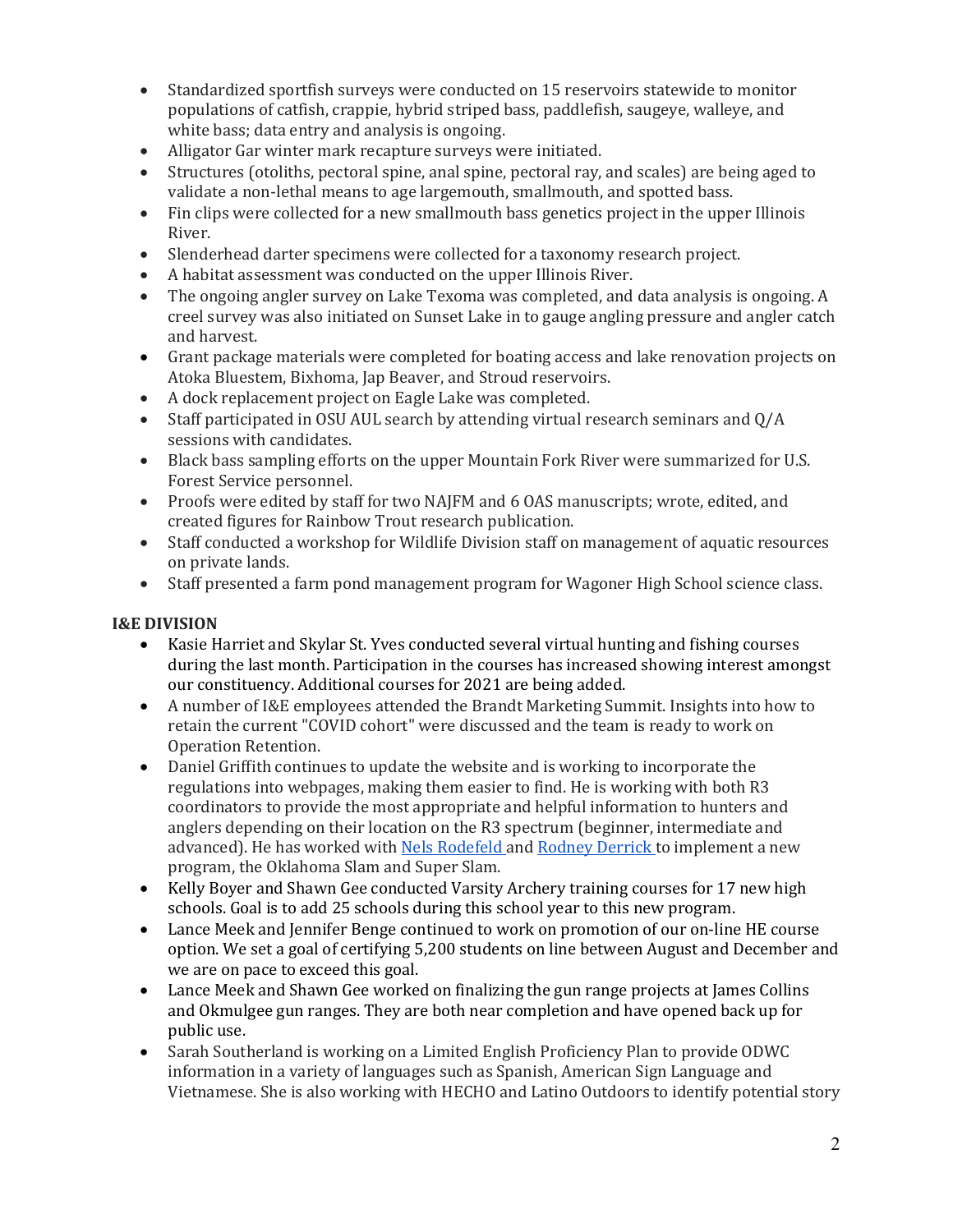leads and outlets. Additionally, Sarah worked with Jennifer Benge to apply for a grant through their Vamos a Pescar program.

- Lance Meek worked on completing the gun range project at Silverleaf. It was our first project with a private, open-to-the-public gun range. The improvements have been made and the final grant requirements are nearly complete.
- Damon Springer and Jason Smith worked on projects at the Arcadia Conservation Education Area including the major road project and working to repair a broken water line that feeds the wildlife offices and storage facility.
- Over 160 schools have submitted scores to Kelly Boyer as part of our virtual qualifying scores for the OKNASP state shoots. Kelly worked on putting those scores into an excel spreadsheet so when all three shoot dates are completed that we are able to break them into Grand State which will be held at the OKC Fairgrounds in February and a virtual shoot for tie 2.
- Jena Donnell worked with the Private Lands section to produce the latest edition of Your Side of the Fence. The newsletter that is distributed to conservation-minded landowners around the state.
- Sarah Southerland and Todd Craighead joined USFWS and ODWC employees at Deep Fork National Wildlife Refuge to video and photograph the planting of 1,800 seedlings.
- Skylar St. Yves neared completion of a new on-line angler recognition program which is going live in January. He continued to update the fishing resources page on the website and conducted several virtual fishing courses.
- Michael Bergin and Blake Podhajsky worked to produce a "sensory" video of venison being prepared for the upcoming Holiday Antlerless Season. This video is short, and will appear on social media, the OOJ, text messages and email.
- Smokey Solis worked with Blake Podhajsky to produce a special "thank you" video featuring Director, J.D. Strong. This video will be sent in an email to all license holders, and be seen on social media. Darrin Hill produced a video highlighting Blue River PFHA that aired on OETA. See the video [here.](https://www.youtube.com/watch?v=JEbE0Ntt7Yk)
- Kasie Harriet worked with volunteers from the NWTF to set up a mentored squirrel hunt that will be taking place at Sequoyah State Park in January. The event is limited to 25 mentors and 25 new hunters.

# **WILDLIFE DIVISION**

- GIS data entry for WMA management plans continues and nearing completion.
- WMA maintenance and management activity this month included: 34 miles of roads were maintained and 505 tons of rock were placed, 11 miles of fireguards were maintained, 130 acres of food plots were planted, 11 acres were managed by mowing, discing, treating with herbicide, or removing cedars.
- Wetland unit pumping was completed on an additional 100 acres.
- Personnel conducted 18 waterfowl surveys on area lakes, conducted 26 hunter use surveys, and conducted 35 controlled hunts. Three elk hunts have been completed at the Wichita Mountains Wildlife Refuge. Two more hunts (the 3rd "regular hunt" and the 2nd "walk-in" hunt) will be held in January.
- Ag and Grazing leases were re-written for bid.
- Dirt work was started on the Sans Bois WMA shop building.
- Division staff assisted with a virtual outreach clinic entitled "Finding a Hunting Spot: How to use the ODWC mapping system".
- WMA staff began working on fireguard maintenance/preparation, burn equipment maintenance/preparation, writing burn plans, etc. for upcoming prescribed burns.
- WMA use this year increased, as expected, from previous years, in large part due to the COVID-19 crisis. Unfortunately, along with this increased use, we saw increased vandalism on some WMA's.